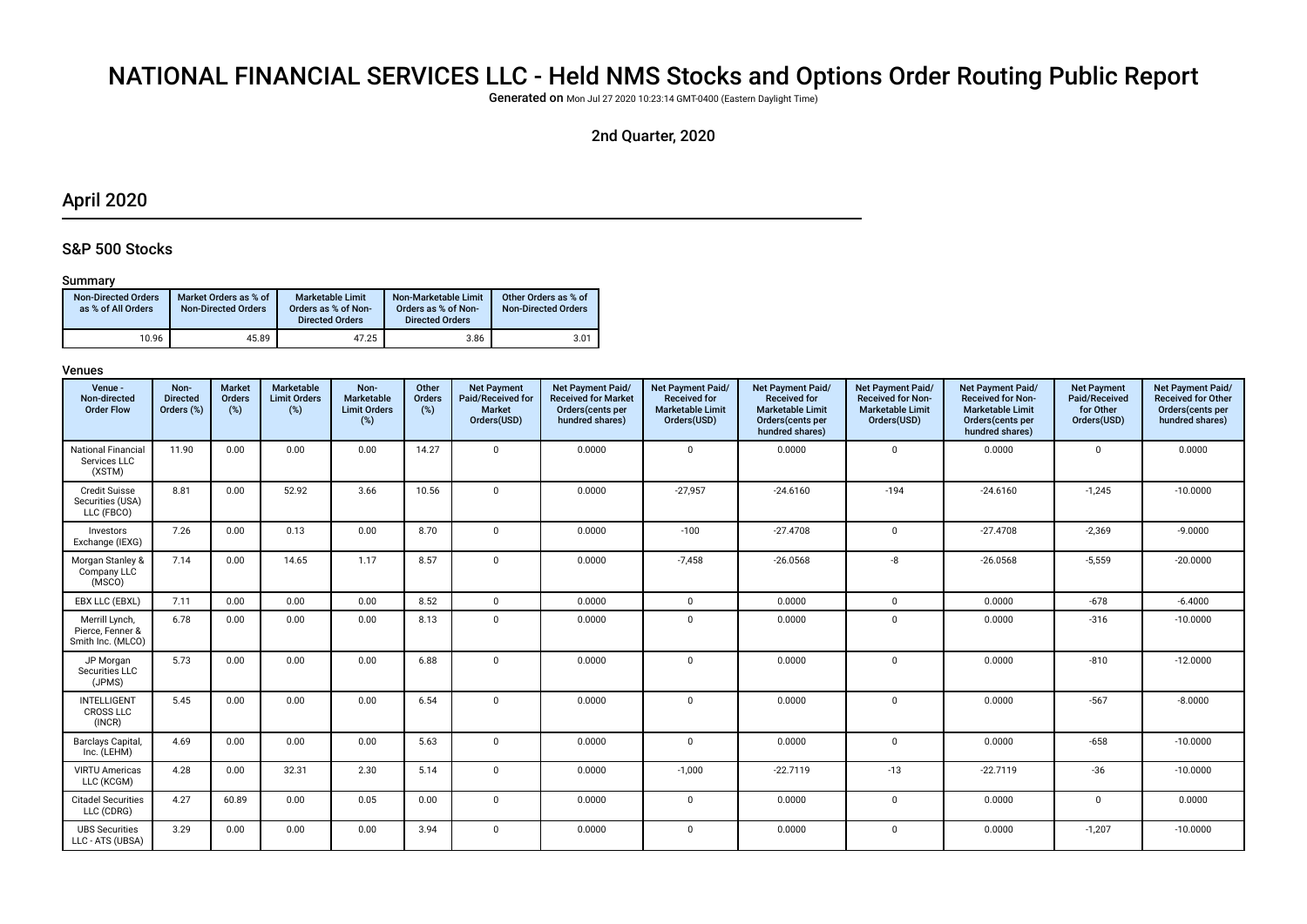| Venue -<br>Non-directed<br><b>Order Flow</b>   | Non-<br><b>Directed</b><br>Orders (%) | <b>Market</b><br><b>Orders</b><br>(%) | Marketable<br><b>Limit Orders</b><br>(%) | Non-<br><b>Marketable</b><br><b>Limit Orders</b><br>(%) | Other<br><b>Orders</b><br>(%) | <b>Net Payment</b><br>Paid/Received for<br><b>Market</b><br>Orders(USD) | Net Payment Paid/<br><b>Received for Market</b><br>Orders (cents per<br>hundred shares) | Net Payment Paid/<br><b>Received for</b><br><b>Marketable Limit</b><br>Orders(USD) | Net Payment Paid/<br><b>Received for</b><br><b>Marketable Limit</b><br>Orders(cents per<br>hundred shares) | Net Payment Paid/<br><b>Received for Non-</b><br><b>Marketable Limit</b><br>Orders(USD) | <b>Net Payment Paid/</b><br><b>Received for Non-</b><br><b>Marketable Limit</b><br>Orders(cents per<br>hundred shares) | <b>Net Payment</b><br>Paid/Received<br>for Other<br>Orders(USD) | Net Payment Paid/<br><b>Received for Other</b><br>Orders(cents per<br>hundred shares) |
|------------------------------------------------|---------------------------------------|---------------------------------------|------------------------------------------|---------------------------------------------------------|-------------------------------|-------------------------------------------------------------------------|-----------------------------------------------------------------------------------------|------------------------------------------------------------------------------------|------------------------------------------------------------------------------------------------------------|-----------------------------------------------------------------------------------------|------------------------------------------------------------------------------------------------------------------------|-----------------------------------------------------------------|---------------------------------------------------------------------------------------|
| NASDAQ<br>Execution<br>Services, LLC<br>(NSDQ) | 2.36                                  | 0.00                                  | 0.00                                     | 23.59                                                   | 0.07                          | $-398$                                                                  | $-16.0000$                                                                              | $-30$                                                                              | $-30.0000$                                                                                                 | $-1,701$                                                                                | $-17.1900$                                                                                                             | 0                                                               | 0.0000                                                                                |
| Goldman, Sachs &<br>Co. (GSCO)                 | 2.30                                  | 0.00                                  | 0.00                                     | 0.00                                                    | 2.76                          |                                                                         | 0.0000                                                                                  |                                                                                    | 0.0000                                                                                                     |                                                                                         | 0.0000                                                                                                                 | $-578$                                                          | $-10.0000$                                                                            |
| <b>BIDS Trading LP</b><br>(BIDS)               | 2.29                                  | 0.00                                  | 0.00                                     | 0.00                                                    | 2.75                          |                                                                         | 0.0000                                                                                  |                                                                                    | 0.0000                                                                                                     |                                                                                         | 0.0000                                                                                                                 | $-203$                                                          | $-13.5371$                                                                            |
| Instinet LLC<br>(INCA)                         | 2.08                                  | 0.00                                  | 0.00                                     | 0.00                                                    | 2.50                          |                                                                         | 0.0000                                                                                  |                                                                                    | 0.0000                                                                                                     |                                                                                         | 0.0000                                                                                                                 | $-263$                                                          | $-10.0000$                                                                            |
| <b>VIRTU Americas</b><br>LLC (NITE)            | 2.04                                  | 20.58                                 | 0.00                                     | 6.18                                                    | 0.00                          | $\Omega$                                                                | 0.0000                                                                                  | $\Omega$                                                                           | 0.0000                                                                                                     |                                                                                         | 0.0000                                                                                                                 | $\Omega$                                                        | 0.0000                                                                                |
| ITG, Inc. (ITGI)                               | 1.87                                  | 0.00                                  | 0.00                                     | 0.00                                                    | 2.24                          | <sup>0</sup>                                                            | 0.0000                                                                                  | $\Omega$                                                                           | 0.0000                                                                                                     | $\Omega$                                                                                | 0.0000                                                                                                                 | $-283$                                                          | $-10.0000$                                                                            |
| New York Stock<br>Exchange (NYSE)              | 1.72                                  | 0.00                                  | 0.00                                     | 17.22                                                   | 0.04                          | $-114$                                                                  | $-10.0000$                                                                              | $\Omega$                                                                           | 0.0000                                                                                                     | $-2,012$                                                                                | $-9.1400$                                                                                                              | $-25$                                                           | $-10.0000$                                                                            |

National Financial Services LLC (XSTM):

\* Orders may be routed to NFS's Alternative Trading System, CrossStream; NFS is not charged an explicit fee for orders executed in CrossStream but may receive a trading commission from the contra-side party against which t

\* Orders to each venue are classified according to the parameters of the child order routed to the venue, not the paramet or souther are the compuller a customer market order routed to an ATS as a mid-point peg order will

#### Credit Suisse Securities (USA) LLC (FBCO):

\* NFS may be charged fees for orders executed in Alternative Trading Systems; These fees are agreed upon between NFS and the Alternative Trading Systems or directly set by the Alternative Trading Systems;

\* NFS may route orders for additional routing to Credit Suisse Securities (USA) LLC, Morgan Stanley & Co LLC, and VIRTU Americas LLC; Executions via these routers are charged additional fees under a cost-plus agreement;

\* Orders to each venue are classified according to the parameters of the child order routed to the venue, not the parent order. For example, a customer market order routed to an ATS as a mid-point peg order will be classif

#### Investors Exchange (IEXG):

\* NFS pays fees to and receives rebates from exchanges for executions and routing; These rates are subject to non-negotiable prices set by exchange rules and may include tiers based on volume thresholds; Visit exchange web \* Orders to each venue are classified according to the parameters of the child order routed to the venue, not the parent order. For example, a customer market order routed to an ATS as a mid-point peg order will be classif

#### Morgan Stanley & Company LLC (MSCO):

\* NFS may be charged fees for orders executed in Alternative Trading Systems; These fees are agreed upon between NFS and the Alternative Trading Systems or directly set by the Alternative Trading Systems;

\* NFS may route orders for additional routing to Credit Suisse Securities (USA) LLC, Morgan Stanley & Co LLC, and VIRTU Americas LLC; Executions via these routers are charged additional fees under a cost-plus agreement;

\* Orders to each venue are classified according to the parameters of the child order routed to the venue, not the parent order. For example, a customer market order routed to an ATS as a mid-point ped order will be classif

#### EBX LLC (EBXL):

 $\sim$  NFS may be charged fees for orders executed in Alternative Trading Systems; These fees are agreed upon between NFS and the Alternative Trading Systems or directly set by the Alternative Trading Systems;

\* Orders may be routed through EBX LLC in which NFS or its affliates have an interest;

statement of the continuous contract the conding to the parameters of the child order routed to the venue, not the parent order, For example, a customer market order routed to an ATS as a mid-point peg order will be classi

#### Merrill Lynch, Pierce, Fenner & Smith Inc. (MLCO):

 $\sim$  NFS may be charged fees for orders executed in Alternative Trading Systems; These fees are agreed upon between NFS and the Alternative Trading Systems or directly set by the Alternative Trading Systems;

\* Orders to each venue are classified according to the parameters of the child order routed to the venue, not the parent order. For example, a customer market order routed to an ATS as a mid-point ped order will be classif

#### JP Morgan Securities LLC (JPMS):

\* NFS may be charged fees for orders executed in Alternative Trading Systems; These fees are agreed upon between NFS and the Alternative Trading Systems or directly set by the Alternative Trading Systems;

\* Orders to each venue are classified according to the parameters of the child order routed to the venue, not the parent order. For example, a customer market order routed to an ATS as a mid-point ped order will be classif

# INTELLIGENT CROSS LLC (INCR):

\* NFS may be charged fees for orders executed in Alternative Trading Systems; These fees are agreed upon between NFS and the Alternative Trading Systems or directly set by the Alternative Trading Systems;

\* Orders to each venue are classified according to the parameters of the child order routed to the venue, not the parent order. For example, a customer market order routed to an ATS as a mid-point peg order will be classif

#### Barclays Capital, Inc. (LEHM):

\* NFS may be charged fees for orders executed in Alternative Trading Systems; These fees are agreed upon between NFS and the Alternative Trading Systems or directly set by the Alternative Trading Systems; \* Orders to each venue are classified according to the parameters of the child order routed to the venue, not the parent order; For example, a customer market order routed to an ATS as a mid-point peq order will be classif

#### VIRTU Americas LLC (KCGM):

\* NFS may be charged fees for orders executed in Alternative Trading Systems; These fees are agreed upon between NFS and the Alternative Trading Systems or directly set by the Alternative Trading Systems;

\* NFS may route orders for additional routing to Credit Suisse Securities (USA) LLC, Morgan Stanley & Co LLC, and VIRTU Americas LLC; Executions via these routers are charged additional fees under a cost-plus agreement;

\* Orders to each venue are classified according to the parameters of the child order routed to the venue, not the parent order; For example, a customer market order routed to an ATS as a mid-point peg order will be classif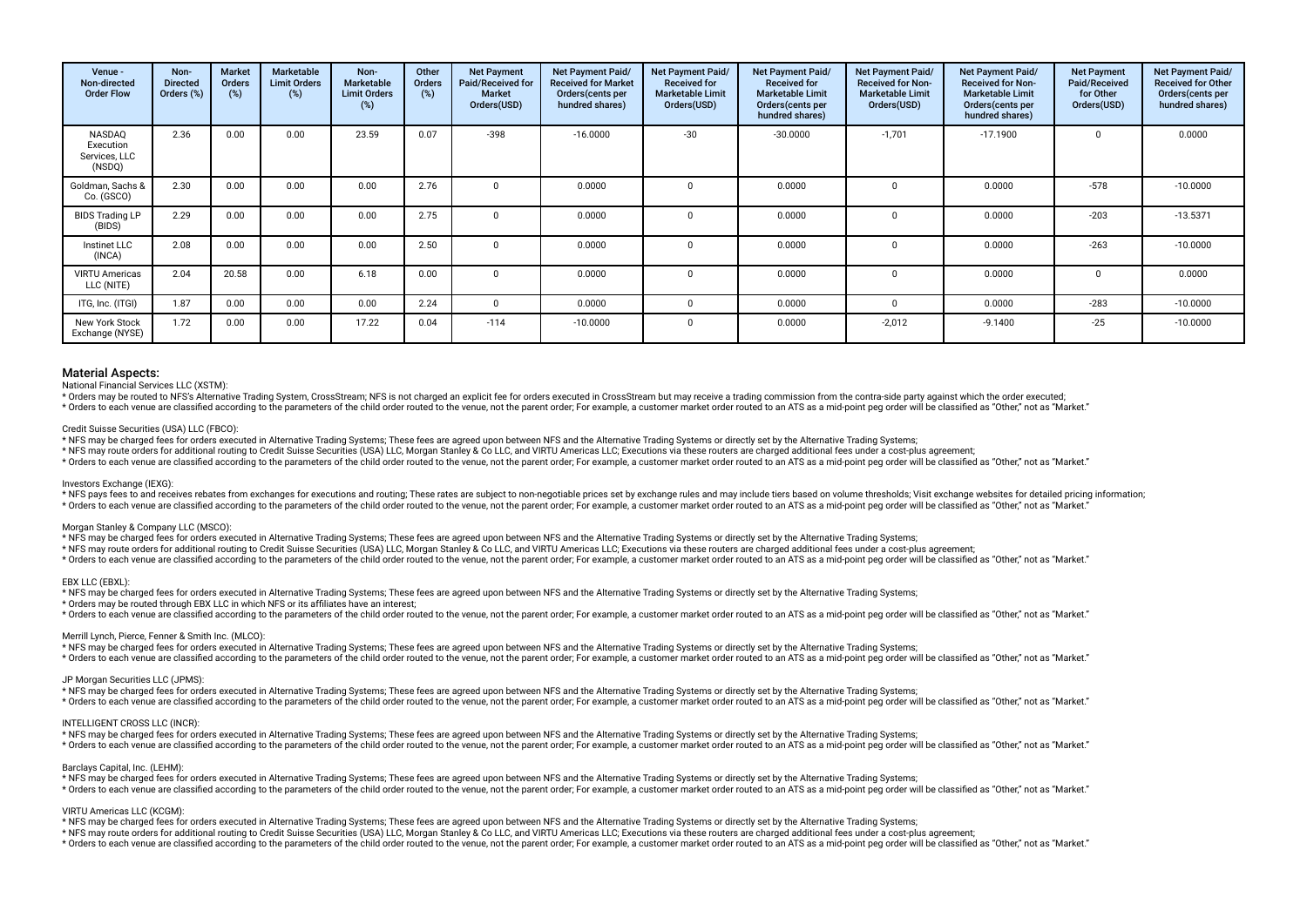#### Citadel Securities LLC (CDRG):

\* NFS may route orders for additional routing to Citadel Securities LLC(CDRG). Credit Suisse Securities (USA) LLC. Morgan Stanley & Co LLC. and VIRTU Americas LLC: Executions via these routers are charged additional fees u \* Orders to each venue are classified according to the parameters of the child order routed to the venue, not the parent order. For example, a customer market order routed to an ATS as a mid-point peg order will be classif

#### UBS Securities LLC - ATS (UBSA):

\* NFS may be charged fees for orders executed in Alternative Trading Systems; These fees are agreed upon between NFS and the Alternative Trading Systems or directly set by the Alternative Trading Systems; \* Orders to each venue are classified according to the parameters of the child order routed to the venue, not the parent order. For example, a customer market order routed to an ATS as a mid-point peg order will be classif

#### NASDAQ Execution Services, LLC (NSDQ):

\* NFS pays fees to and receives rebates from exchanges for executions and routing; These rates are subject to non-negotiable prices set by exchange rules and may include tiers based on volume thresholds; Visit exchange web \* Orders to each venue are classified according to the parameters of the child order routed to the venue, not the parent order; For example, a customer market order routed to an ATS as a mid-point peg order will be classif

#### Goldman, Sachs & Co. (GSCO):

\* NFS may be charged fees for orders executed in Alternative Trading Systems; These fees are agreed upon between NFS and the Alternative Trading Systems or directly set by the Alternative Trading Systems; \* Orders to each venue are classified according to the parameters of the child order routed to the venue, not the parent order; For example, a customer market order routed to an ATS as a mid-point peg order will be classif

#### BIDS Trading LP (BIDS)

\* NFS may be charged fees for orders executed in Alternative Trading Systems; These fees are agreed upon between NFS and the Alternative Trading Systems or directly set by the Alternative Trading Systems;

\* NFS is charged fees by BIDS Trading LP on a tiered price schedule based on volume thresholds;

\* Orders to each venue are classified according to the parameters of the child order routed to the venue, not the parent order; For example, a customer market order routed to an ATS as a mid-point peq order will be classif

#### Instinet LLC (INCA):

\* NFS may be charged fees for orders executed in Alternative Trading Systems; These fees are agreed upon between NFS and the Alternative Trading Systems or directly set by the Alternative Trading Systems; \* Orders to each venue are classified according to the parameters of the child order routed to the venue, not the parent order; For example, a customer market order routed to an ATS as a mid-point peq order will be classif

#### VIRTU Americas LLC (NITE):

\* Orders to each venue are classified according to the parameters of the child order routed to the venue, not the parent order; For example, a customer market order routed to an ATS as a mid-point peg order will be classif

#### ITG, Inc. (ITGI):

\* NFS may be charged fees for orders executed in Alternative Trading Systems; These fees are agreed upon between NFS and the Alternative Trading Systems or directly set by the Alternative Trading Systems;

\* Orders to each venue are classified according to the parameters of the child order routed to the venue, not the parent order. For example, a customer market order routed to an ATS as a mid-point peg order will be classif

# New York Stock Exchange (NYSE):

\* NFS pays fees to and receives rebates from exchanges for executions and routing: These rates are subject to non-negotiable prices set by exchange rules and may include tiers based on yolume thresholds: Visit exchange web \* Orders to each venue are classified according to the parameters of the child order routed to the venue, not the parent order; For example, a customer market order routed to an ATS as a mid-point peg order will be classif

# April 2020

# Non-S&P 500 Stocks

### Summary

| <b>Non-Directed Orders</b><br>as % of All Orders | Market Orders as % of<br><b>Non-Directed Orders</b> | <b>Marketable Limit</b><br>Orders as % of Non-<br><b>Directed Orders</b> | Non-Marketable Limit<br>Orders as % of Non-<br><b>Directed Orders</b> | Other Orders as % of<br><b>Non-Directed Orders</b> |
|--------------------------------------------------|-----------------------------------------------------|--------------------------------------------------------------------------|-----------------------------------------------------------------------|----------------------------------------------------|
| 10.52                                            | 18.66                                               | 58.15                                                                    | 5.84                                                                  | 17.35                                              |

| Venue -<br>Non-directed<br><b>Order Flow</b>           | Non-<br><b>Directed</b><br>Orders (%) | <b>Market</b><br><b>Orders</b><br>(%) | Marketable<br><b>Limit Orders</b><br>(%) | Non-<br>Marketable<br><b>Limit Orders</b><br>(%) | Other<br><b>Orders</b><br>(%) | <b>Net Payment</b><br>Paid/Received for<br>Market<br>Orders(USD) | <b>Net Payment Paid/</b><br><b>Received for Market</b><br>Orders (cents per<br>hundred shares) | <b>Net Payment Paid/</b><br><b>Received for</b><br><b>Marketable Limit</b><br>Orders(USD) | Net Payment Paid/<br><b>Received for</b><br><b>Marketable Limit</b><br>Orders(cents per<br>hundred shares) | Net Payment Paid/<br><b>Received for Non-</b><br><b>Marketable Limit</b><br>Orders(USD) | Net Payment Paid/<br><b>Received for Non-</b><br><b>Marketable Limit</b><br>Orders(cents per<br>hundred shares) | <b>Net Payment</b><br>Paid/Received<br>for Other<br>Orders(USD) | <b>Net Payment Paid/</b><br><b>Received for Other</b><br>Orders(cents per<br>hundred shares) |
|--------------------------------------------------------|---------------------------------------|---------------------------------------|------------------------------------------|--------------------------------------------------|-------------------------------|------------------------------------------------------------------|------------------------------------------------------------------------------------------------|-------------------------------------------------------------------------------------------|------------------------------------------------------------------------------------------------------------|-----------------------------------------------------------------------------------------|-----------------------------------------------------------------------------------------------------------------|-----------------------------------------------------------------|----------------------------------------------------------------------------------------------|
| <b>National Financial</b><br>Services LLC<br>(XSTM)    | 9.11                                  | 0.00                                  | 0.00                                     | 0.00                                             | 9.85                          |                                                                  | 0.0000                                                                                         |                                                                                           | 0.0000                                                                                                     |                                                                                         | 0.0000                                                                                                          |                                                                 | 0.0000                                                                                       |
| EBX LLC (EBXL)                                         | 8.62                                  | 0.00                                  | 0.00                                     | 0.01                                             | 9.33                          |                                                                  | 0.0000                                                                                         |                                                                                           | 0.0000                                                                                                     |                                                                                         | 0.0000                                                                                                          | $-1,840$                                                        | $-6.5300$                                                                                    |
| <b>Credit Suisse</b><br>Securities (USA)<br>LLC (FBCO) | 8.62                                  | 0.00                                  | 44.09                                    | 1.90                                             | 9.33                          |                                                                  | 0.0000                                                                                         | $-43.180$                                                                                 | $-24.6160$                                                                                                 | $-479$                                                                                  | $-24.6160$                                                                                                      | $-2,265$                                                        | $-10.0000$                                                                                   |
| Merrill Lynch,                                         | 8.29                                  | 0.00                                  | 0.00                                     | 0.00                                             | 8.97                          |                                                                  | 0.0000                                                                                         |                                                                                           | 0.0000                                                                                                     |                                                                                         | 0.0000                                                                                                          | $-729$                                                          | $-10.0000$                                                                                   |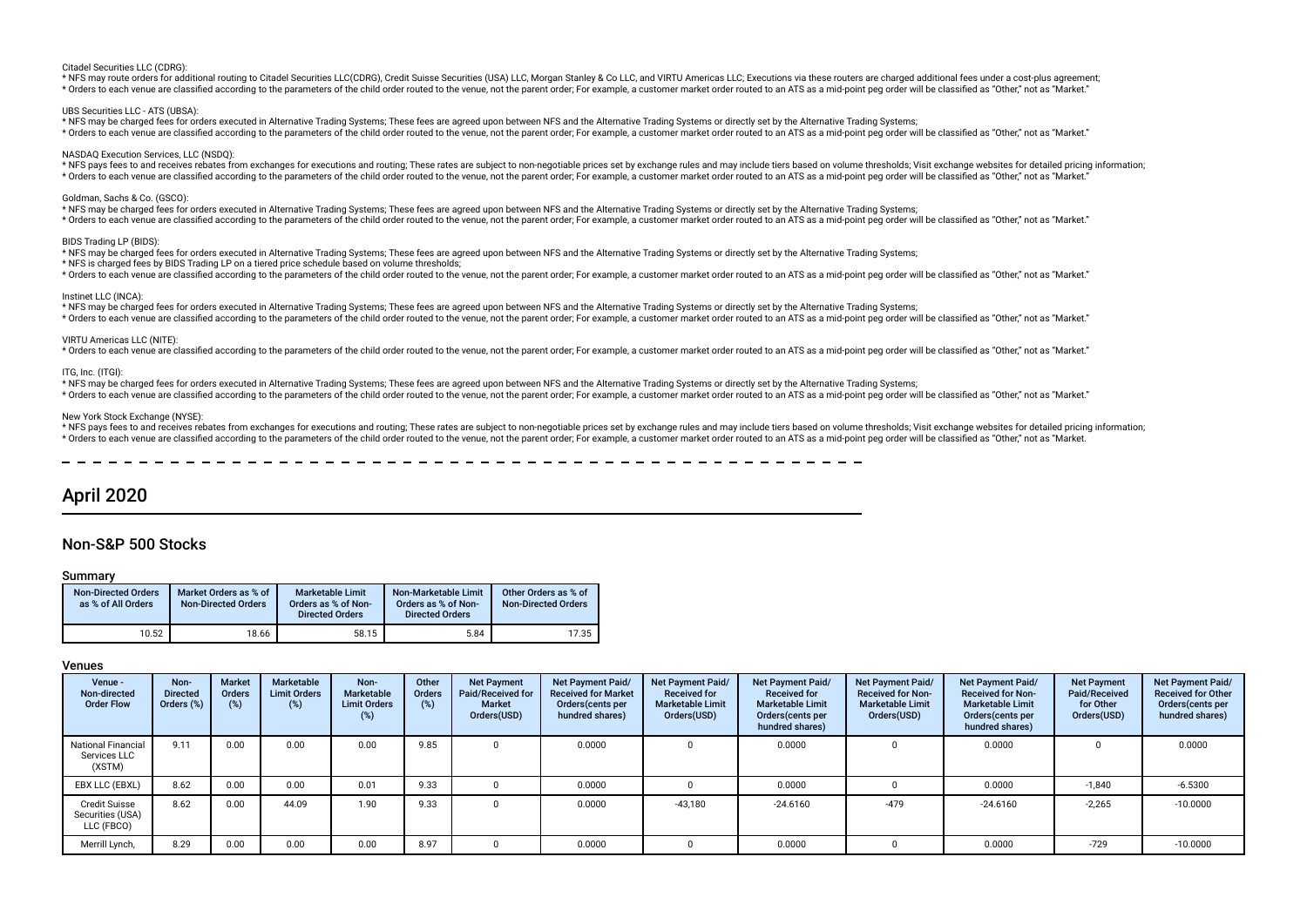| Venue -<br>Non-directed<br><b>Order Flow</b>     | Non-<br><b>Directed</b><br>Orders (%) | Market<br>Orders<br>(%) | <b>Marketable</b><br><b>Limit Orders</b><br>(%) | Non-<br>Marketable<br><b>Limit Orders</b><br>(%) | Other<br>Orders<br>(%) | <b>Net Payment</b><br>Paid/Received for<br><b>Market</b><br>Orders(USD) | Net Payment Paid/<br><b>Received for Market</b><br>Orders(cents per<br>hundred shares) | Net Payment Paid/<br><b>Received for</b><br><b>Marketable Limit</b><br>Orders(USD) | <b>Net Payment Paid/</b><br><b>Received for</b><br><b>Marketable Limit</b><br>Orders(cents per<br>hundred shares) | Net Payment Paid/<br><b>Received for Non-</b><br><b>Marketable Limit</b><br>Orders(USD) | Net Payment Paid/<br><b>Received for Non-</b><br><b>Marketable Limit</b><br>Orders(cents per<br>hundred shares) | <b>Net Payment</b><br>Paid/Received<br>for Other<br>Orders(USD) | Net Payment Paid/<br><b>Received for Other</b><br>Orders(cents per<br>hundred shares) |
|--------------------------------------------------|---------------------------------------|-------------------------|-------------------------------------------------|--------------------------------------------------|------------------------|-------------------------------------------------------------------------|----------------------------------------------------------------------------------------|------------------------------------------------------------------------------------|-------------------------------------------------------------------------------------------------------------------|-----------------------------------------------------------------------------------------|-----------------------------------------------------------------------------------------------------------------|-----------------------------------------------------------------|---------------------------------------------------------------------------------------|
| Pierce, Fenner &<br>Smith Inc. (MLCO)            |                                       |                         |                                                 |                                                  |                        |                                                                         |                                                                                        |                                                                                    |                                                                                                                   |                                                                                         |                                                                                                                 |                                                                 |                                                                                       |
| Morgan Stanley &<br>Company LLC<br>(MSCO)        | 7.71                                  | 0.00                    | 14.65                                           | 0.71                                             | 8.20                   | $\mathbf 0$                                                             | 0.0000                                                                                 | $-14,442$                                                                          | $-26.0568$                                                                                                        | $-23$                                                                                   | $-26.0568$                                                                                                      | $-14,634$                                                       | $-20.0000$                                                                            |
| <b>INTELLIGENT</b><br><b>CROSS LLC</b><br>(INCR) | 7.56                                  | 0.00                    | 0.00                                            | 0.00                                             | 8.20                   | $\Omega$                                                                | 0.0000                                                                                 | $\Omega$                                                                           | 0.0000                                                                                                            | $\Omega$                                                                                | 0.0000                                                                                                          | $-897$                                                          | $-8.0000$                                                                             |
| JP Morgan<br>Securities LLC<br>(JPMS)            | 7.39                                  | 0.00                    | 0.00                                            | 0.00                                             | 8.00                   | $\mathbf 0$                                                             | 0.0000                                                                                 | $\Omega$                                                                           | 0.0000                                                                                                            | $\Omega$                                                                                | 0.0000                                                                                                          | $-1,642$                                                        | $-12.0000$                                                                            |
| Investors<br>Exchange (IEXG)                     | 6.66                                  | 0.00                    | 0.07                                            | 0.00                                             | 7.20                   | $\mathbf 0$                                                             | 0.0000                                                                                 | $-298$                                                                             | $-27.4708$                                                                                                        | $\mathbf 0$                                                                             | $-27.4708$                                                                                                      | $-3,148$                                                        | $-9.0000$                                                                             |
| Barclays Capital,<br>Inc. (LEHM)                 | 5.84                                  | 0.00                    | 0.00                                            | 0.00                                             | 6.32                   | $\mathbf 0$                                                             | 0.0000                                                                                 | $^{\circ}$                                                                         | 0.0000                                                                                                            | $\Omega$                                                                                | 0.0000                                                                                                          | $-1,691$                                                        | $-10.0000$                                                                            |
| <b>VIRTU Americas</b><br>LLC (KCGM)              | 4.39                                  | 0.00                    | 41.18                                           | 1.81                                             | 4.75                   | $\mathbf 0$                                                             | 0.0000                                                                                 | $-2.038$                                                                           | $-22.7119$                                                                                                        | $-26$                                                                                   | $-22.7119$                                                                                                      | $-171$                                                          | $-10.0000$                                                                            |
| <b>UBS Securities</b><br>LLC - ATS (UBSA)        | 3.55                                  | 0.00                    | 0.00                                            | 0.00                                             | 3.84                   | $\mathbf 0$                                                             | 0.0000                                                                                 | $\mathbf 0$                                                                        | 0.0000                                                                                                            | $\mathbf{0}$                                                                            | 0.0000                                                                                                          | $-2,216$                                                        | $-10.0000$                                                                            |
| <b>BIDS Trading LP</b><br>(BIDS)                 | 3.16                                  | 0.00                    | 0.00                                            | 0.00                                             | 3.42                   | $\mathbf 0$                                                             | 0.0000                                                                                 | $\Omega$                                                                           | 0.0000                                                                                                            | $\Omega$                                                                                | 0.0000                                                                                                          | $-446$                                                          | $-13.5371$                                                                            |
| Goldman, Sachs &<br>Co. (GSCO)                   | 3.15                                  | 0.00                    | 0.00                                            | 0.00                                             | 3.41                   | $\mathbf 0$                                                             | 0.0000                                                                                 | $\mathbf 0$                                                                        | 0.0000                                                                                                            | $\Omega$                                                                                | 0.0000                                                                                                          | $-875$                                                          | $-10.0000$                                                                            |
| Instinet LLC<br>(INCA)                           | 3.09                                  | 0.00                    | 0.00                                            | 0.00                                             | 3.35                   | $\mathbf 0$                                                             | 0.0000                                                                                 | $\mathbf 0$                                                                        | 0.0000                                                                                                            | $\mathbf{0}$                                                                            | 0.0000                                                                                                          | $-589$                                                          | $-10.0000$                                                                            |
| ITG, Inc. (ITGI)                                 | 2.55                                  | 0.00                    | 0.00                                            | 0.00                                             | 2.75                   | $\mathbf 0$                                                             | 0.0000                                                                                 | $\mathbf{0}$                                                                       | 0.0000                                                                                                            | $\Omega$                                                                                | 0.0000                                                                                                          | $-572$                                                          | $-10.0000$                                                                            |
| Liquidnet, Inc.<br>(LQNA)                        | 2.06                                  | 0.00                    | 0.00                                            | 0.00                                             | 2.23                   | $\mathbf 0$                                                             | 0.0000                                                                                 | $^{\circ}$                                                                         | 0.0000                                                                                                            | $\mathbf{0}$                                                                            | 0.0000                                                                                                          | $\mathbf 0$                                                     | 0.0000                                                                                |

National Financial Services LLC (XSTM):

\* Orders may be routed to NFS's Alternative Trading System, CrossStream; NFS is not charged an explicit fee for orders executed in CrossStream but may receive a trading commission from the contra-side party against which t \* Orders to each venue are classified according to the parameters of the child order routed to the venue, not the parent order; For example, a customer market order routed to an ATS as a mid-point peq order will be classif

#### EBX LLC (EBXL):

\* NFS may be charged fees for orders executed in Alternative Trading Systems; These fees are agreed upon between NFS and the Alternative Trading Systems or directly set by the Alternative Trading Systems;

\* Orders may be routed through EBX LLC in which NFS or its affliates have an interest;

\* Orders to each venue are classified according to the parameters of the child order routed to the venue, not the parent order; For example, a customer market order routed to an ATS as a mid-point peq order will be classif

Credit Suisse Securities (USA) LLC (FBCO):

\* NFS may be charged fees for orders executed in Alternative Trading Systems; These fees are agreed upon between NFS and the Alternative Trading Systems or directly set by the Alternative Trading Systems;

\* NFS may route orders for additional routing to Credit Suisse Securities (USA) LLC, Morgan Stanley & Co LLC, and VIRTU Americas LLC; Executions via these routers are charged additional fees under a cost-plus agreement;

\* Orders to each venue are classified according to the parameters of the child order routed to the venue, not the parent order; For example, a customer market order routed to an ATS as a mid-point peg order will be classif

# Merrill Lynch, Pierce, Fenner & Smith Inc. (MLCO):

\* NFS may be charged fees for orders executed in Alternative Trading Systems; These fees are agreed upon between NFS and the Alternative Trading Systems or directly set by the Alternative Trading Systems;

\* Orders to each venue are classified according to the parameters of the child order routed to the venue, not the parent order. For example, a customer market order routed to an ATS as a mid-point peg order will be classif

Morgan Stanley & Company LLC (MSCO):

\* NFS may be charged fees for orders executed in Alternative Trading Systems; These fees are agreed upon between NFS and the Alternative Trading Systems or directly set by the Alternative Trading Systems;

\* NFS may route orders for additional routing to Credit Suisse Securities (USA) LLC, Morgan Stanley & Co LLC, and VIRTU Americas LLC; Executions via these routers are charged additional fees under a cost-plus agreement;

\* Orders to each venue are classified according to the parameters of the child order routed to the venue, not the parent order; For example, a customer market order routed to an ATS as a mid-point peq order will be classif

#### INTELLIGENT CROSS LLC (INCR):

\* NFS may be charged fees for orders executed in Alternative Trading Systems; These fees are agreed upon between NFS and the Alternative Trading Systems or directly set by the Alternative Trading Systems;

\* Orders to each venue are classified according to the parameters of the child order routed to the venue, not the parent order. For example, a customer market order routed to an ATS as a mid-point peg order will be classif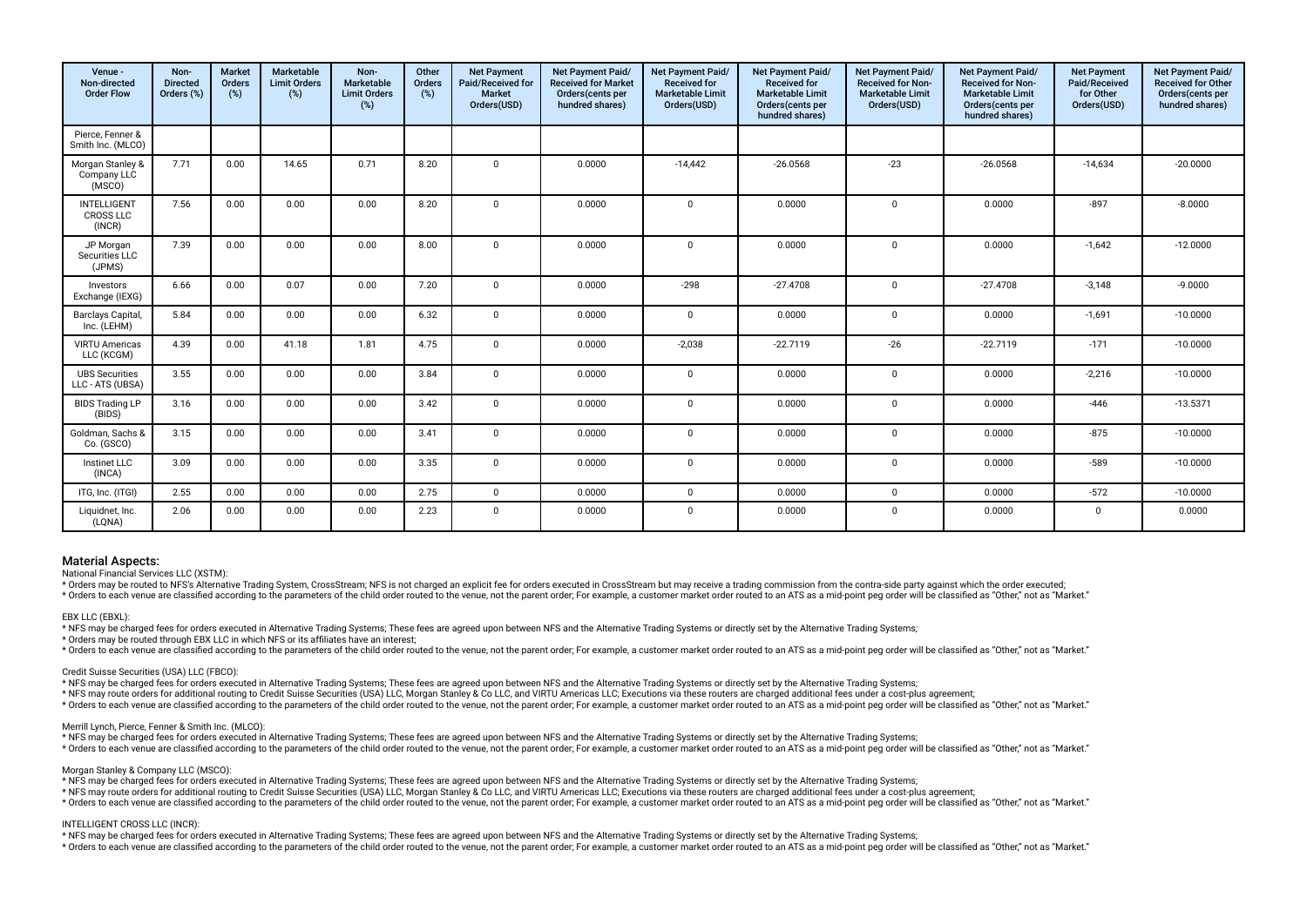#### JP Morgan Securities LLC (JPMS):

\* NFS may be charged fees for orders executed in Alternative Trading Systems; These fees are agreed upon between NFS and the Alternative Trading Systems or directly set by the Alternative Trading Systems;

\* Orders to each venue are classified according to the parameters of the child order routed to the venue, not the parent order; For example, a customer market order routed to an ATS as a mid-point peg order will be classif

#### Investors Exchange (IEXG):

\* NFS pays fees to and receives rebates from exchanges for executions and routing: These rates are subject to non-negotiable prices set by exchange rules and may include tiers based on yolume thresholds: Visit exchange web \* Orders to each venue are classified according to the parameters of the child order routed to the venue, not the parent order. For example, a customer market order routed to an ATS as a mid-point peo order will be classif

#### Barclays Capital, Inc. (LEHM):

\* NFS may be charged fees for orders executed in Alternative Trading Systems; These fees are agreed upon between NFS and the Alternative Trading Systems or directly set by the Alternative Trading Systems; \* Orders to each venue are classified according to the parameters of the child order routed to the venue, not the parent order; For example, a customer market order routed to an ATS as a mid-point peq order will be classif

#### VIRTU Americas LLC (KCGM):

\* NFS may be charged fees for orders executed in Alternative Trading Systems; These fees are agreed upon between NFS and the Alternative Trading Systems or directly set by the Alternative Trading Systems; \* NFS may route orders for additional routing to Credit Suisse Securities (USA) LLC, Morgan Stanley & Co LLC, and VIRTU Americas LLC; Executions via these routers are charged additional fees under a cost-plus agreement; \* Orders to each venue are classified according to the parameters of the child order routed to the venue, not the parent order; For example, a customer market order routed to an ATS as a mid-point peq order will be classif

#### UBS Securities LLC - ATS (UBSA):

\* NFS may be charged fees for orders executed in Alternative Trading Systems; These fees are agreed upon between NFS and the Alternative Trading Systems or directly set by the Alternative Trading Systems; \* Orders to each venue are classified according to the parameters of the child order routed to the venue, not the parent order; For example, a customer market order routed to an ATS as a mid-point peq order will be classif

#### BIDS Trading LP (BIDS):

\* NFS may be charged fees for orders executed in Alternative Trading Systems; These fees are agreed upon between NFS and the Alternative Trading Systems or directly set by the Alternative Trading Systems;

\* NFS is charged fees by BIDS Trading LP on a tiered price schedule based on volume thresholds;

\* Orders to each venue are classified according to the parameters of the child order routed to the venue, not the parent order; For example, a customer market order routed to an ATS as a mid-point peg order will be classif

# Goldman, Sachs & Co. (GSCO):

\* NFS may be charged fees for orders executed in Alternative Trading Systems; These fees are agreed upon between NFS and the Alternative Trading Systems or directly set by the Alternative Trading Systems; \* Orders to each venue are classified according to the parameters of the child order routed to the venue, not the parent order; For example, a customer market order routed to an ATS as a mid-point peq order will be classif

#### Instinet LLC (INCA):

\* NFS may be charged fees for orders executed in Alternative Trading Systems; These fees are agreed upon between NFS and the Alternative Trading Systems or directly set by the Alternative Trading Systems;

\* Orders to each venue are classified according to the parameters of the child order routed to the venue, not the parent order. For example, a customer market order routed to an ATS as a mid-point peg order will be classif

# ITG, Inc. (ITGI):

\* NFS may be charged fees for orders executed in Alternative Trading Systems; These fees are agreed upon between NFS and the Alternative Trading Systems or directly set by the Alternative Trading Systems; \* Orders to each venue are classified according to the parameters of the child order routed to the venue, not the parent order. For example, a customer market order routed to an ATS as a mid-point peg order will be classif

#### Liquidnet, Inc. (LQNA):

\* Orders to each venue are classified according to the parameters of the child order routed to the venue, not the parent order; For example, a customer market order routed to an ATS as a mid-point peg order will be classif

\_\_\_\_\_\_\_\_\_\_\_\_\_\_\_\_\_\_\_\_\_\_\_\_\_\_\_\_\_

# April 2020

# **Options**

### Summary

| <b>Non-Directed Orders</b><br>as % of All Orders | Market Orders as % of<br><b>Non-Directed Orders</b> | <b>Marketable Limit</b><br>Orders as % of Non-<br><b>Directed Orders</b> | Non-Marketable Limit<br>Orders as % of Non-<br><b>Directed Orders</b> | Other Orders as % of<br><b>Non-Directed Orders</b> |
|--------------------------------------------------|-----------------------------------------------------|--------------------------------------------------------------------------|-----------------------------------------------------------------------|----------------------------------------------------|
| 89.39                                            | 0.00                                                | 0.00                                                                     | 0.00                                                                  | 100.00                                             |

| Venue -<br>Non-directed<br><b>Order Flow</b> | Non-<br><b>Directed</b><br>Orders (%) | <b>Market</b><br><b>Orders</b><br>(%) | Marketable<br><b>Limit Orders</b><br>(%) | Non-<br>Marketable<br><b>Limit Orders</b><br>(%) | Other<br>Orders<br>(%) | <b>Net Payment</b><br>Paid/Received for<br><b>Market</b><br>Orders(USD) | <b>Net Payment Paid/</b><br><b>Received for Market</b><br>Orders (cents per<br>hundred shares) | Net Payment Paid/<br><b>Received for</b><br><b>Marketable Limit</b><br>Orders(USD) | Net Payment Paid/<br><b>Received for</b><br><b>Marketable Limit</b><br>Orders (cents per<br>hundred shares) | Net Payment Paid/<br><b>Received for Non-</b><br><b>Marketable Limit</b><br>Orders(USD) | Net Payment Paid/<br><b>Received for Non-</b><br><b>Marketable Limit</b><br>Orders (cents per<br>hundred shares) | <b>Net Payment</b><br>Paid/Received for<br>Other<br>Orders(USD) | Net Payment Paid/<br><b>Received for Other</b><br>Orders (cents per<br>hundred shares) |
|----------------------------------------------|---------------------------------------|---------------------------------------|------------------------------------------|--------------------------------------------------|------------------------|-------------------------------------------------------------------------|------------------------------------------------------------------------------------------------|------------------------------------------------------------------------------------|-------------------------------------------------------------------------------------------------------------|-----------------------------------------------------------------------------------------|------------------------------------------------------------------------------------------------------------------|-----------------------------------------------------------------|----------------------------------------------------------------------------------------|
| <b>NYSE Arca</b><br>Options<br>(ARCA)        | 26.17                                 | 0.00                                  | 0.00                                     | 0.00                                             | 26.17                  |                                                                         | 0.0000                                                                                         |                                                                                    | 0.0000                                                                                                      |                                                                                         | 0.0000                                                                                                           | 3,246                                                           | 26.0940                                                                                |
| Cboe BZX                                     | 24.50                                 | 0.00                                  | 0.00                                     | 0.00                                             | 24.50                  |                                                                         | 0.0000                                                                                         |                                                                                    | 0.0000                                                                                                      |                                                                                         | 0.0000                                                                                                           | 1.577                                                           | 16.9850                                                                                |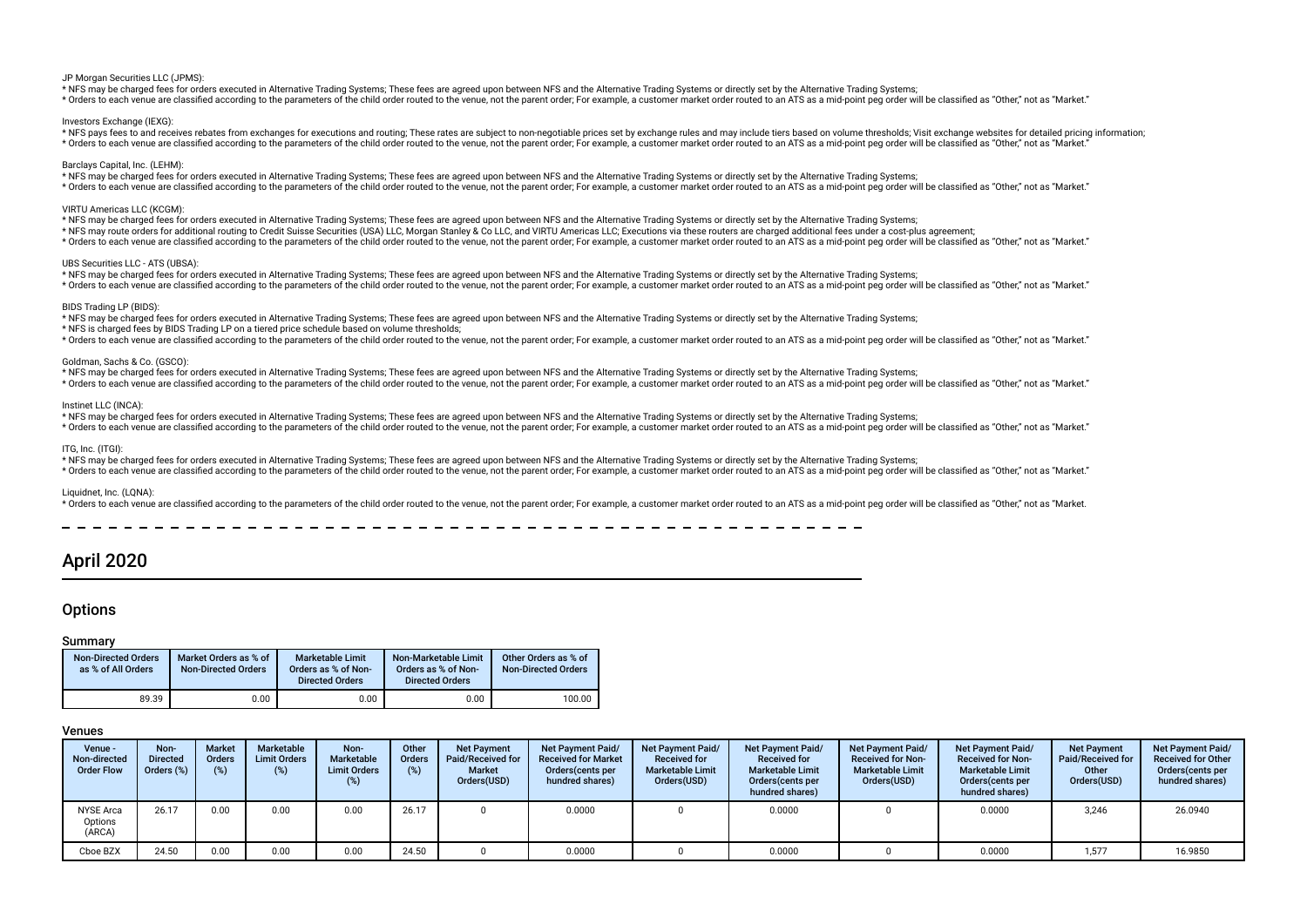| Venue -<br>Non-directed<br><b>Order Flow</b> | Non-<br><b>Directed</b><br>Orders (%) | Market<br>Orders<br>$(\%)$ | Marketable<br><b>Limit Orders</b><br>$(\%)$ | Non-<br>Marketable<br><b>Limit Orders</b><br>(%) | Other<br>Orders<br>(%) | <b>Net Payment</b><br>Paid/Received for<br><b>Market</b><br>Orders(USD) | Net Payment Paid/<br><b>Received for Market</b><br>Orders (cents per<br>hundred shares) | Net Payment Paid/<br><b>Received for</b><br><b>Marketable Limit</b><br>Orders(USD) | Net Payment Paid/<br><b>Received for</b><br><b>Marketable Limit</b><br>Orders (cents per<br>hundred shares) | Net Payment Paid/<br><b>Received for Non-</b><br><b>Marketable Limit</b><br>Orders(USD) | Net Payment Paid/<br><b>Received for Non-</b><br><b>Marketable Limit</b><br>Orders (cents per<br>hundred shares) | <b>Net Payment</b><br>Paid/Received for<br>Other<br>Orders(USD) | Net Payment Paid/<br><b>Received for Other</b><br>Orders(cents per<br>hundred shares) |
|----------------------------------------------|---------------------------------------|----------------------------|---------------------------------------------|--------------------------------------------------|------------------------|-------------------------------------------------------------------------|-----------------------------------------------------------------------------------------|------------------------------------------------------------------------------------|-------------------------------------------------------------------------------------------------------------|-----------------------------------------------------------------------------------------|------------------------------------------------------------------------------------------------------------------|-----------------------------------------------------------------|---------------------------------------------------------------------------------------|
| Options<br>Exchange, Inc.<br>(BATS)          |                                       |                            |                                             |                                                  |                        |                                                                         |                                                                                         |                                                                                    |                                                                                                             |                                                                                         |                                                                                                                  |                                                                 |                                                                                       |
| NASDAQ<br>Options<br>Market<br>(NSDQ)        | 24.31                                 | 0.00                       | 0.00                                        | 0.00                                             | 24.31                  | $\Omega$                                                                | 0.0000                                                                                  |                                                                                    | 0.0000                                                                                                      | 0                                                                                       | 0.0000                                                                                                           | 1,171                                                           | 14.0380                                                                               |
| Cboe Options<br>Exchange<br>(CBOE)           | 13.79                                 | 0.00                       | 0.00                                        | 0.00                                             | 13.79                  | $\Omega$                                                                | 0.0000                                                                                  | $\Omega$                                                                           | 0.0000                                                                                                      | 0                                                                                       | 0.0000                                                                                                           | $-1,654$                                                        | $-27.9183$                                                                            |
| Morgan<br>Stanley &<br>Company LLC<br>(MSCO) | 11.14                                 | 0.00                       | 0.00                                        | 0.00                                             | 11.14                  |                                                                         | 0.0000                                                                                  |                                                                                    | 0.0000                                                                                                      | $\Omega$                                                                                | 0.0000                                                                                                           | $-1,728$                                                        | $-10.0000$                                                                            |

NYSE Arca Options (ARCA):

\* NFS pays fees to and receives rebates from options exchanges; These fees and rebates are subject to non-negotiable prices set by exchange rules and may include tiers based on volume thresholds.

Cboe BZX Options Exchange, Inc. (BATS):

\* NFS pays fees to and receives rebates from options exchanges; These fees and rebates are subject to non-negotiable prices set by exchange rules and may include tiers based on volume thresholds.

NASDAQ Options Market (NSDQ):

\* NFS pays fees to and receives rebates from options exchanges; These fees and rebates are subject to non-negotiable prices set by exchange rules and may include tiers based on volume thresholds.

Cboe Options Exchange (CBOE):

\* NFS pays fees to and receives rebates from options exchanges; These fees and rebates are subject to non-negotiable prices set by exchange rules and may include tiers based on volume thresholds.

Morgan Stanley & Company LLC (MSCO):

\* NFS may use broker Morgan Stanley & Co LLC for additional options routing; Executions via this router is charged additional fees under a cost-plus agreement

# May 2020

# S&P 500 Stocks

# Summary

| <b>Non-Directed Orders</b><br>as % of All Orders | Market Orders as % of<br><b>Non-Directed Orders</b> | Marketable Limit<br>Orders as % of Non-<br><b>Directed Orders</b> | Non-Marketable Limit<br>Orders as % of Non-<br><b>Directed Orders</b> | Other Orders as % of<br>Non-Directed Orders |
|--------------------------------------------------|-----------------------------------------------------|-------------------------------------------------------------------|-----------------------------------------------------------------------|---------------------------------------------|
| 9.03                                             | 50.49                                               | 46.13                                                             | 3.08                                                                  | 0.31                                        |

| Venue -<br>Non-directed<br><b>Order Flow</b>        | Non-<br><b>Directed</b><br>Orders $(\%)$ | <b>Market</b><br><b>Orders</b><br>(%) | Marketable<br><b>Limit Orders</b><br>(%) | Non-<br>Marketable<br><b>Limit Orders</b><br>(%) | Other<br><b>Orders</b><br>$(\%)$ | <b>Net Payment</b><br>Paid/Received for<br><b>Market</b><br>Orders(USD) | Net Payment Paid/<br><b>Received for Market</b><br>Orders (cents per<br>hundred shares) | <b>Net Payment Paid/</b><br><b>Received for</b><br><b>Marketable Limit</b><br>Orders(USD) | Net Payment Paid/<br><b>Received for</b><br><b>Marketable Limit</b><br>Orders (cents per<br>hundred shares) | Net Payment Paid/<br><b>Received for Non-</b><br><b>Marketable Limit</b><br>Orders(USD) | <b>Net Payment Paid/</b><br><b>Received for Non-</b><br><b>Marketable Limit</b><br>Orders(cents per<br>hundred shares) | <b>Net Payment</b><br>Paid/Received<br>for Other<br>Orders(USD) | <b>Net Payment Paid/</b><br><b>Received for Other</b><br>Orders (cents per<br>hundred shares) |
|-----------------------------------------------------|------------------------------------------|---------------------------------------|------------------------------------------|--------------------------------------------------|----------------------------------|-------------------------------------------------------------------------|-----------------------------------------------------------------------------------------|-------------------------------------------------------------------------------------------|-------------------------------------------------------------------------------------------------------------|-----------------------------------------------------------------------------------------|------------------------------------------------------------------------------------------------------------------------|-----------------------------------------------------------------|-----------------------------------------------------------------------------------------------|
| <b>National Financial</b><br>Services LLC<br>(XSTM) | 10.19                                    | 0.00                                  | 0.00                                     | 0.00                                             | 12.22                            |                                                                         | 0.0000                                                                                  |                                                                                           | 0.0000                                                                                                      |                                                                                         | 0.0000                                                                                                                 |                                                                 | 0.0000                                                                                        |
| <b>Credit Suisse</b><br>Securities (USA)            | 7.79                                     | 0.00                                  | 49.47                                    | 3.93                                             | 9.33                             |                                                                         | 0.0000                                                                                  | $-10.404$                                                                                 | $-24.4875$                                                                                                  | $-75$                                                                                   | $-24.4875$                                                                                                             | $-541$                                                          | $-10.0000$                                                                                    |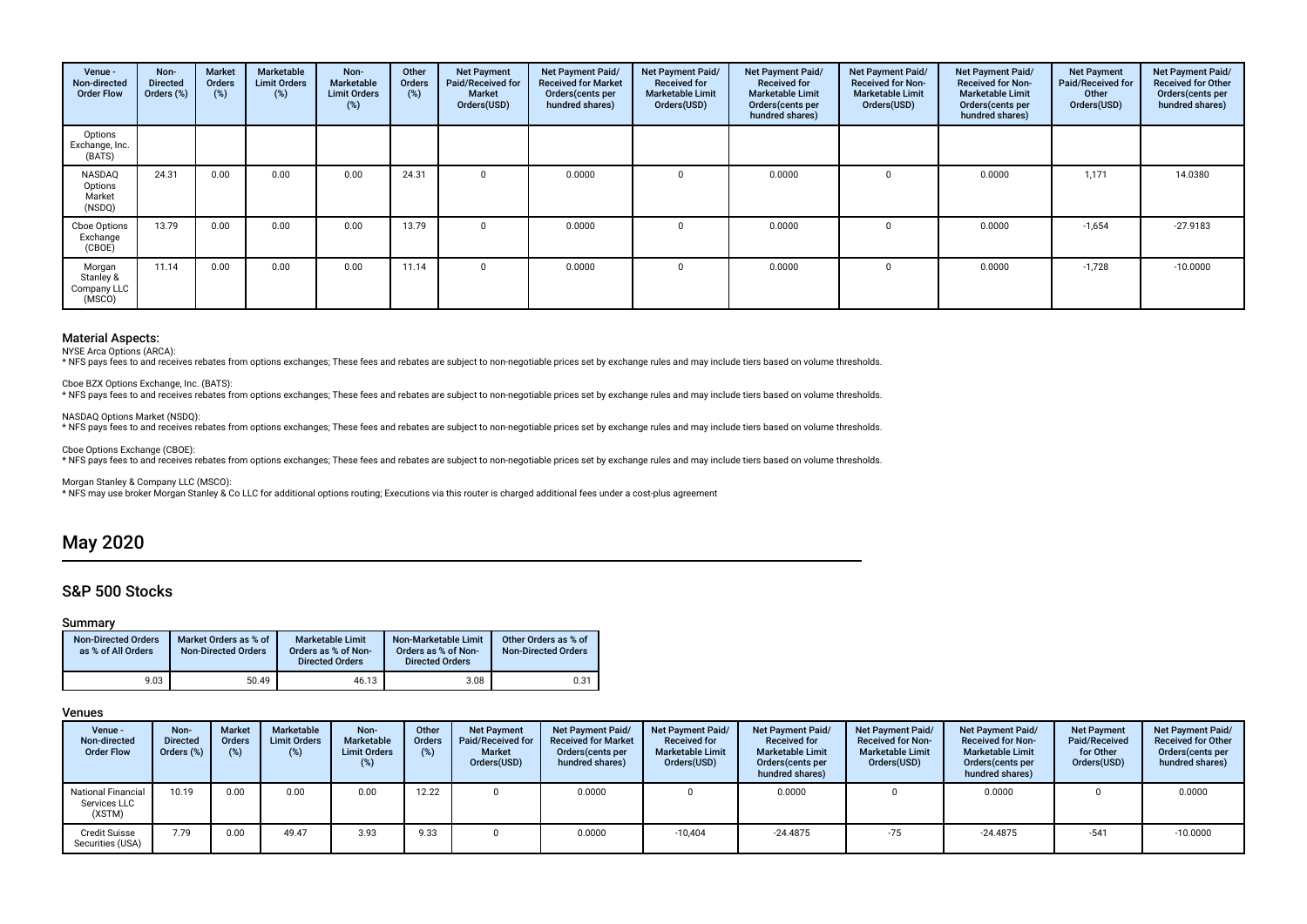| Venue -<br>Non-directed<br><b>Order Flow</b>            | Non-<br><b>Directed</b><br>Orders (%) | <b>Market</b><br>Orders<br>(%) | Marketable<br><b>Limit Orders</b><br>(%) | Non-<br>Marketable<br><b>Limit Orders</b><br>$(\%)$ | Other<br>Orders<br>(%) | <b>Net Payment</b><br>Paid/Received for<br><b>Market</b><br>Orders(USD) | Net Payment Paid/<br><b>Received for Market</b><br>Orders (cents per<br>hundred shares) | Net Payment Paid/<br><b>Received for</b><br><b>Marketable Limit</b><br>Orders(USD) | Net Payment Paid/<br><b>Received for</b><br><b>Marketable Limit</b><br>Orders(cents per<br>hundred shares) | <b>Net Payment Paid/</b><br>Received for Non-<br><b>Marketable Limit</b><br>Orders(USD) | Net Payment Paid/<br>Received for Non-<br><b>Marketable Limit</b><br>Orders(cents per<br>hundred shares) | <b>Net Payment</b><br>Paid/Received<br>for Other<br>Orders(USD) | Net Payment Paid/<br>Received for Other<br>Orders(cents per<br>hundred shares) |
|---------------------------------------------------------|---------------------------------------|--------------------------------|------------------------------------------|-----------------------------------------------------|------------------------|-------------------------------------------------------------------------|-----------------------------------------------------------------------------------------|------------------------------------------------------------------------------------|------------------------------------------------------------------------------------------------------------|-----------------------------------------------------------------------------------------|----------------------------------------------------------------------------------------------------------|-----------------------------------------------------------------|--------------------------------------------------------------------------------|
| LLC (FBCO)                                              |                                       |                                |                                          |                                                     |                        |                                                                         |                                                                                         |                                                                                    |                                                                                                            |                                                                                         |                                                                                                          |                                                                 |                                                                                |
| Investors<br>Exchange (IEXG)                            | 7.44                                  | 0.00                           | 0.00                                     | 0.00                                                | 8.92                   | $\mathbf 0$                                                             | 0.0000                                                                                  | $\mathbf 0$                                                                        | $-23.3070$                                                                                                 | $\mathbf{0}$                                                                            | $-23.3070$                                                                                               | $-1,767$                                                        | $-9.0000$                                                                      |
| Merrill Lynch,<br>Pierce, Fenner &<br>Smith Inc. (MLCO) | 7.30                                  | 0.00                           | 0.00                                     | 0.00                                                | 8.75                   | $\mathbf 0$                                                             | 0.0000                                                                                  | $\mathbf 0$                                                                        | 0.0000                                                                                                     | $\mathbf 0$                                                                             | 0.0000                                                                                                   | $-192$                                                          | $-10.0000$                                                                     |
| EBX LLC (EBXL)                                          | 7.26                                  | 0.00                           | 0.00                                     | 0.00                                                | 8.71                   | $\mathbf 0$                                                             | 0.0000                                                                                  | $\mathbf 0$                                                                        | 0.0000                                                                                                     | $\mathbf{0}$                                                                            | 0.0000                                                                                                   | $-288$                                                          | $-6.6600$                                                                      |
| Morgan Stanley &<br>Company LLC<br>(MSCO)               | 6.90                                  | 0.00                           | 15.09                                    | 1.20                                                | 8.27                   | $\mathbf 0$                                                             | 0.0000                                                                                  | $-4,704$                                                                           | $-25.5206$                                                                                                 | $-4$                                                                                    | $-25.5206$                                                                                               | $-3,694$                                                        | $-20.0000$                                                                     |
| JP Morgan<br>Securities LLC<br>(JPMS)                   | 6.31                                  | 0.00                           | 0.00                                     | 0.00                                                | 7.56                   | $\mathbf 0$                                                             | 0.0000                                                                                  | $\Omega$                                                                           | 0.0000                                                                                                     | $\Omega$                                                                                | 0.0000                                                                                                   | $-511$                                                          | $-12.0000$                                                                     |
| INTELLIGENT<br><b>CROSS LLC</b><br>(INCR)               | 5.94                                  | 0.00                           | 0.00                                     | 0.00                                                | 7.12                   | 0                                                                       | 0.0000                                                                                  | $\mathbf 0$                                                                        | 0.0000                                                                                                     | $\mathbf{0}$                                                                            | 0.0000                                                                                                   | $-344$                                                          | $-8.0000$                                                                      |
| <b>Citadel Securities</b><br>LLC (CDRG)                 | 5.78                                  | 59.16                          | 0.00                                     | 0.08                                                | 0.00                   | $\mathbf 0$                                                             | 0.0000                                                                                  | $\mathbf 0$                                                                        | 0.0000                                                                                                     | $\overline{0}$                                                                          | 0.0000                                                                                                   | 0                                                               | 0.0000                                                                         |
| <b>VIRTU Americas</b><br>LLC (KCGM)                     | 4.28                                  | 0.00                           | 35.43                                    | 2.84                                                | 5.13                   | $\mathbf 0$                                                             | 0.0000                                                                                  | $-551$                                                                             | $-23.1505$                                                                                                 | $-4$                                                                                    | $-23.1505$                                                                                               | $-23$                                                           | $-10.0000$                                                                     |
| <b>Barclays Capital</b><br>Inc. (LEHM)                  | 4.07                                  | 0.00                           | 0.00                                     | 0.00                                                | 4.88                   | $\Omega$                                                                | 0.0000                                                                                  | $\mathbf 0$                                                                        | 0.0000                                                                                                     | $\Omega$                                                                                | 0.0000                                                                                                   | $-403$                                                          | $-10.0000$                                                                     |
| <b>UBS Securities</b><br>LLC - ATS (UBSA)               | 3.67                                  | 0.00                           | 0.00                                     | 0.00                                                | 4.40                   | $\mathbf 0$                                                             | 0.0000                                                                                  | $\mathbf 0$                                                                        | 0.0000                                                                                                     | $\mathbf{0}$                                                                            | 0.0000                                                                                                   | $-744$                                                          | $-10.0000$                                                                     |
| <b>VIRTU Americas</b><br>LLC (NITE)                     | 3.04                                  | 24.62                          | 0.00                                     | 9.56                                                | 0.00                   | $\mathbf 0$                                                             | 0.0000                                                                                  | $\mathbf 0$                                                                        | 0.0000                                                                                                     | $\mathbf 0$                                                                             | 0.0000                                                                                                   | $-258$                                                          | $-10.0000$                                                                     |
| <b>BIDS Trading LP</b><br>(BIDS)                        | 2.65                                  | 0.00                           | 0.00                                     | 0.00                                                | 3.18                   | $\mathbf 0$                                                             | 0.0000                                                                                  | $\mathbf 0$                                                                        | 0.0000                                                                                                     | $\overline{0}$                                                                          | 0.0000                                                                                                   | $-189$                                                          | $-19.7301$                                                                     |
| Goldman, Sachs &<br>Co. (GSCO)                          | 2.64                                  | 0.00                           | 0.00                                     | 0.00                                                | 3.16                   | 0                                                                       | 0.0000                                                                                  | $\mathbf 0$                                                                        | $-0.0600$                                                                                                  | $\overline{0}$                                                                          | 0.0000                                                                                                   | $-258$                                                          | $-10.0000$                                                                     |
| <b>Instinet LLC</b><br>(INCA)                           | 2.36                                  | 0.00                           | 0.00                                     | 0.00                                                | 2.83                   | $\mathbf 0$                                                             | 0.0000                                                                                  | $\mathbf 0$                                                                        | 0.0000                                                                                                     | $\mathbf 0$                                                                             | 0.0000                                                                                                   | $-122$                                                          | $-10.0000$                                                                     |
| ITG, Inc. (ITGI)                                        | 2.12                                  | 0.00                           | 0.00                                     | 0.00                                                | 2.54                   | $\mathbf 0$                                                             | 0.0000                                                                                  | $\mathbf 0$                                                                        | 0.0000                                                                                                     | $\overline{0}$                                                                          | 0.0000                                                                                                   | $-141$                                                          | $-10.0000$                                                                     |
| Liquidnet, Inc.<br>(LQNA)                               | 1.74                                  | 0.00                           | 0.00                                     | 0.00                                                | 2.08                   | $\mathbf 0$                                                             | 0.0000                                                                                  | $^{\circ}$                                                                         | 0.0000                                                                                                     | $\mathbf 0$                                                                             | 0.0000                                                                                                   | $-14$                                                           | $-15.0000$                                                                     |

National Financial Services LLC (XSTM):

\* Orders may be routed to NFS's Alternative Trading System, CrossStream; NFS is not charged an explicit fee for orders executed in CrossStream but may receive a trading commission from the contra-side party against which t

relations and the contract of the child order routed to the venue, not the parent order. For example, a customer market order routed to an ATS as a mid-point ped order will be classified as "Other," not as "Market,"

# Credit Suisse Securities (USA) LLC (FBCO):

\* NFS may be charged fees for orders executed in Alternative Trading Systems; These fees are agreed upon between NFS and the Alternative Trading Systems or directly set by the Alternative Trading Systems;

\* NFS may route orders for additional routing to Credit Suisse Securities (USA) LLC, Morgan Stanley & Co LLC, and VIRTU Americas LLC; Executions via these routers are charged additional fees under a cost-plus agreement;

\* Orders to each venue are classified according to the parameters of the child order routed to the venue, not the parent order; For example, a customer market order routed to an ATS as a mid-point peq order will be classif

### Investors Exchange (IEXG):

\* NFS pays fees to and receives rebates from exchanges for executions and routing: These rates are subject to non-negotiable prices set by exchange rules and may include tiers based on volume thresholds: Visit exchange web \* Orders to each venue are classified according to the parameters of the child order routed to the venue, not the parent order; For example, a customer market order routed to an ATS as a mid-point peg order will be classif

#### Merrill Lynch, Pierce, Fenner & Smith Inc. (MLCO):

\* NFS may be charged fees for orders executed in Alternative Trading Systems; These fees are agreed upon between NFS and the Alternative Trading Systems or directly set by the Alternative Trading Systems;

\* Orders to each venue are classified according to the parameters of the child order routed to the venue, not the parent order; For example, a customer market order routed to an ATS as a mid-point peq order will be classif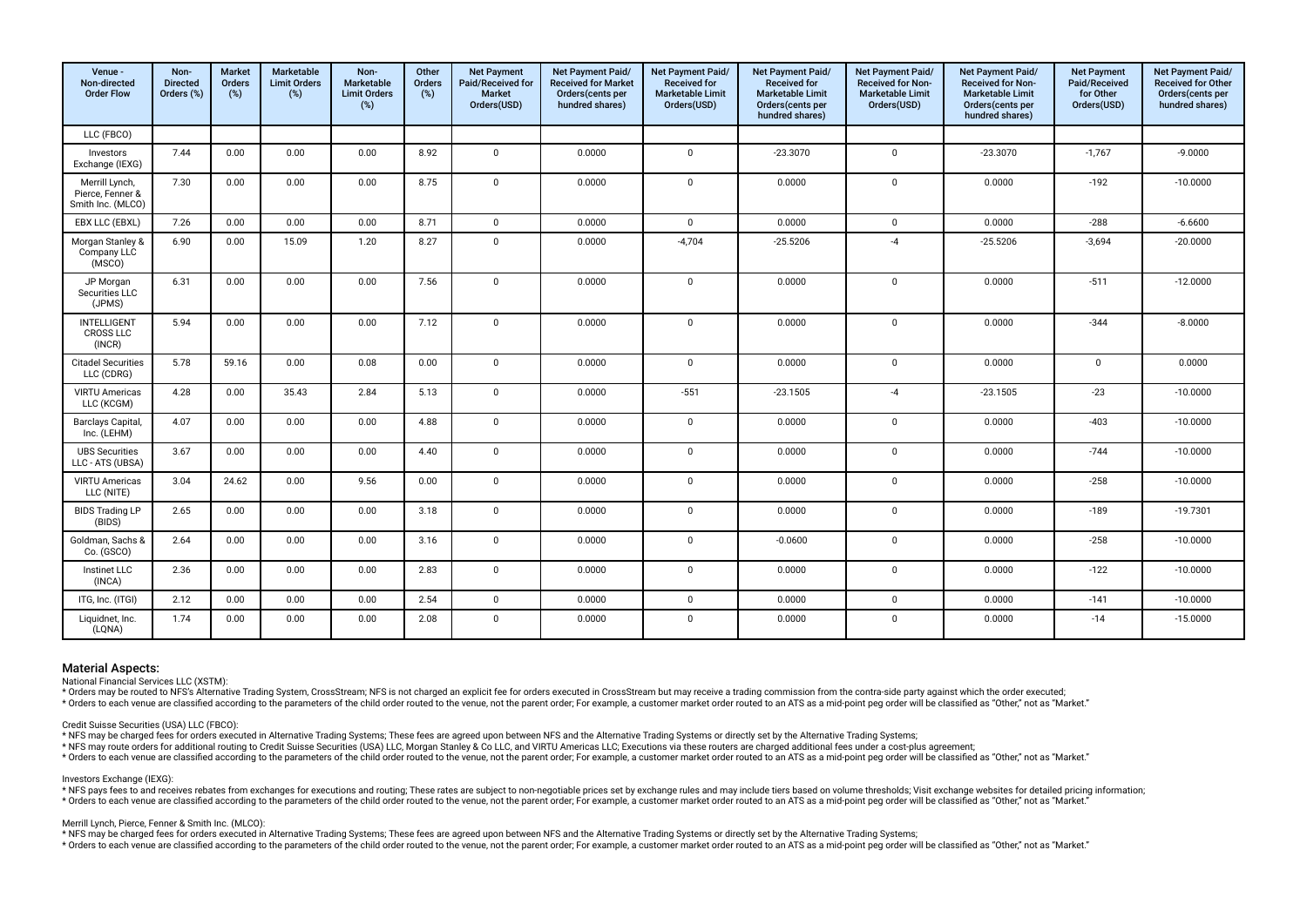#### EBX LLC (EBXL):

\* NFS may be charged fees for orders executed in Alternative Trading Systems; These fees are agreed upon between NFS and the Alternative Trading Systems or directly set by the Alternative Trading Systems;

\* Orders may be routed through EBX LLC in which NFS or its affliates have an interest;

\* Orders to each venue are classified according to the parameters of the child order routed to the venue, not the parent order. For example, a customer market order routed to an ATS as a mid-point ped order will be classif

#### Morgan Stanley & Company LLC (MSCO):

\* NFS may be charged fees for orders executed in Alternative Trading Systems; These fees are agreed upon between NFS and the Alternative Trading Systems or directly set by the Alternative Trading Systems;

\* NFS may route orders for additional routing to Credit Suisse Securities (USA) LLC, Morgan Stanley & Co LLC, and VIRTU Americas LLC; Executions via these routers are charged additional fees under a cost-plus agreement;

\* Orders to each venue are classified according to the parameters of the child order routed to the venue, not the parent order; For example, a customer market order routed to an ATS as a mid-point peg order will be classif

### JP Morgan Securities LLC (JPMS):

\* NFS may be charged fees for orders executed in Alternative Trading Systems; These fees are agreed upon between NFS and the Alternative Trading Systems or directly set by the Alternative Trading Systems;

\* Orders to each venue are classified according to the parameters of the child order routed to the venue, not the paramet or softe child order routed to an example, a customer market order routed to an ATS as a mid-point p

#### INTELLIGENT CROSS LLC (INCR):

\* NFS may be charged fees for orders executed in Alternative Trading Systems; These fees are agreed upon between NFS and the Alternative Trading Systems or directly set by the Alternative Trading Systems; \* Orders to each venue are classified according to the parameters of the child order routed to the venue, not the parent order. For example, a customer market order routed to an ATS as a mid-point peg order will be classif

#### Citadel Securities LLC (CDRG):

\* NFS may route orders for additional routing to Citadel Securities LLC(CDRG), Credit Suisse Securities (USA) LLC, Morgan Stanley & Co LLC, and VIRTU Americas LLC; Executions via these routers are charged additional fees u \* Orders to each venue are classified according to the parameters of the child order routed to the venue, not the parent order. For example, a customer market order routed to an ATS as a mid-point peg order will be classif

#### VIRTU Americas LLC (KCGM):

\* NFS may be charged fees for orders executed in Alternative Trading Systems; These fees are agreed upon between NFS and the Alternative Trading Systems or directly set by the Alternative Trading Systems;

\* NFS may route orders for additional routing to Credit Suisse Securities (USA) LLC, Morgan Stanley & Co LLC, and VIRTU Americas LLC; Executions via these routers are charged additional fees under a cost-plus agreement;

\* Orders to each venue are classified according to the parameters of the child order routed to the venue, not the parent order; For example, a customer market order routed to an ATS as a mid-point peg order will be classif

# Barclays Capital, Inc. (LEHM):

\* NFS may be charged fees for orders executed in Alternative Trading Systems; These fees are agreed upon between NFS and the Alternative Trading Systems or directly set by the Alternative Trading Systems;

\* Orders to each venue are classified according to the parameters of the child order routed to the venue, not the parent order. For example, a customer market order routed to an ATS as a mid-point peg order will be classif

### UBS Securities LLC - ATS (UBSA):

\* NFS may be charged fees for orders executed in Alternative Trading Systems; These fees are agreed upon between NFS and the Alternative Trading Systems or directly set by the Alternative Trading Systems;

\* Orders to each venue are classified according to the parameters of the child order routed to the venue, not the parent order; For example, a customer market order routed to an ATS as a mid-point peg order will be classif

# VIRTU Americas LLC (NITE):

\* Orders to each venue are classified according to the parameters of the child order routed to the venue, not the parent order. For example, a customer market order routed to an ATS as a mid-point peg order will be classif

#### BIDS Trading LP (BIDS)

\* NFS may be charged fees for orders executed in Alternative Trading Systems; These fees are agreed upon between NFS and the Alternative Trading Systems or directly set by the Alternative Trading Systems;

\* NFS is charged fees by BIDS Trading LP on a tiered price schedule based on volume thresholds;

\* Orders to each venue are classified according to the parameters of the child order routed to the venue, not the parent order; For example, a customer market order routed to an ATS as a mid-point peg order will be classif

### Goldman, Sachs & Co. (GSCO):

\* NFS may be charged fees for orders executed in Alternative Trading Systems; These fees are agreed upon between NFS and the Alternative Trading Systems or directly set by the Alternative Trading Systems;

\* Orders to each venue are classified according to the parameters of the child order routed to the venue, not the parent order; For example, a customer market order routed to an ATS as a mid-point peq order will be classif

### Instinet LLC (INCA):

\* NFS may be charged fees for orders executed in Alternative Trading Systems; These fees are agreed upon between NFS and the Alternative Trading Systems or directly set by the Alternative Trading Systems;

\* Orders to each venue are classified according to the parameters of the child order routed to the venue, not the parent order; For example, a customer market order routed to an ATS as a mid-point peq order will be classif

### ITG, Inc. (ITGI):

\* NFS may be charged fees for orders executed in Alternative Trading Systems; These fees are agreed upon between NFS and the Alternative Trading Systems or directly set by the Alternative Trading Systems; \* Orders to each venue are classified according to the parameters of the child order routed to the venue, not the parent order. For example, a customer market order routed to an ATS as a mid-point peg order will be classif

#### Liquidnet, Inc. (LONA):

\* Orders to each venue are classified according to the parameters of the child order routed to the venue, not the parent order. For example, a customer market order routed to an ATS as a mid-point peg order will be classif

# May 2020

# Non-S&P 500 Stocks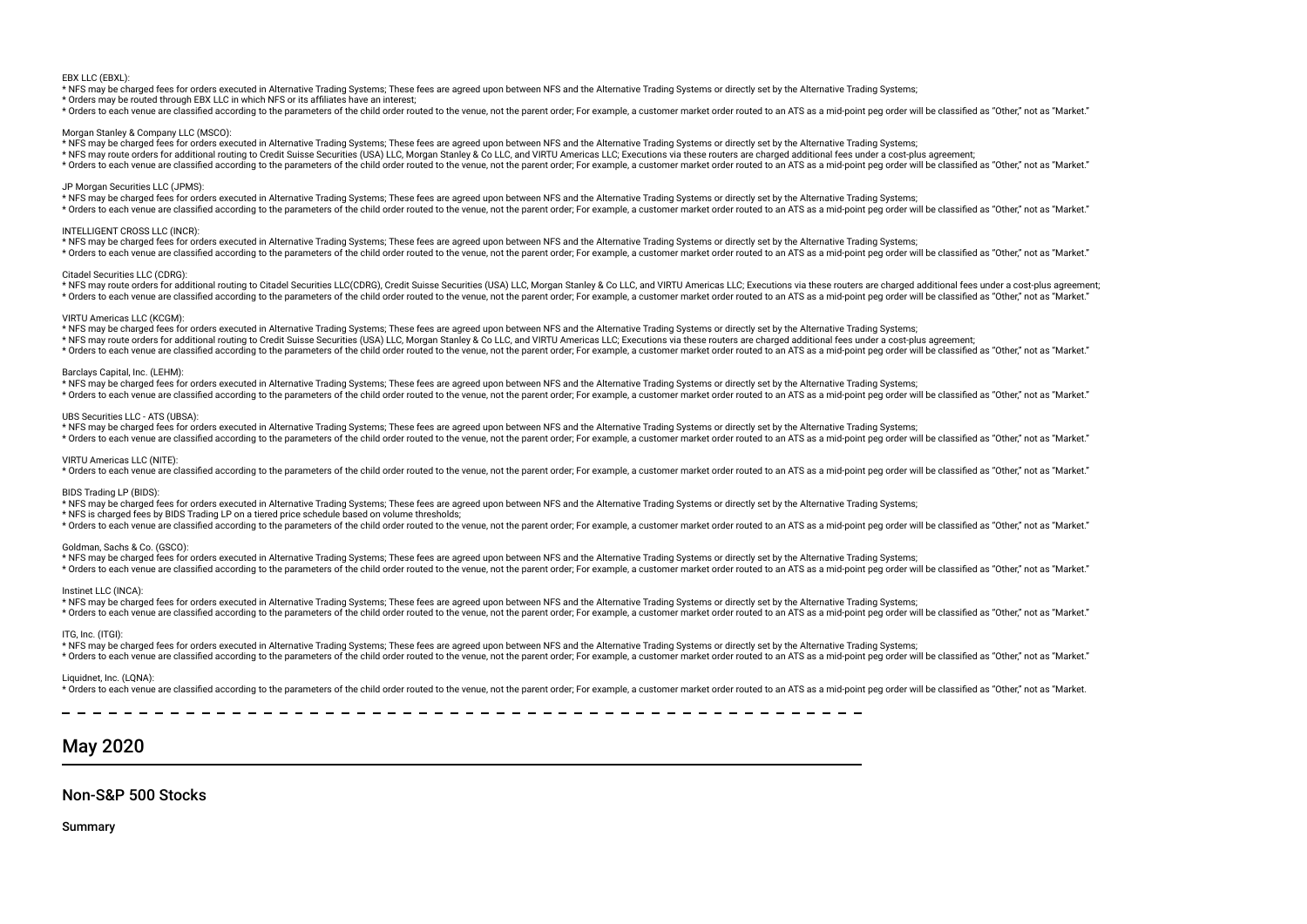| <b>Non-Directed Orders</b><br>as % of All Orders | Market Orders as % of<br><b>Non-Directed Orders</b> | Marketable Limit<br>Orders as % of Non-<br><b>Directed Orders</b> | Non-Marketable Limit<br>Orders as % of Non-<br><b>Directed Orders</b> | Other Orders as % of<br><b>Non-Directed Orders</b> |
|--------------------------------------------------|-----------------------------------------------------|-------------------------------------------------------------------|-----------------------------------------------------------------------|----------------------------------------------------|
| 7.51                                             | 23.68                                               | 67.04                                                             | 6.18                                                                  | 3.11                                               |

| <b>Venues</b>                                           |                                       |                                |                                          |                                                  |                        |                                                                         |                                                                                         |                                                                                    |                                                                                                            |                                                                                         |                                                                                                          |                                                                 |                                                                                       |
|---------------------------------------------------------|---------------------------------------|--------------------------------|------------------------------------------|--------------------------------------------------|------------------------|-------------------------------------------------------------------------|-----------------------------------------------------------------------------------------|------------------------------------------------------------------------------------|------------------------------------------------------------------------------------------------------------|-----------------------------------------------------------------------------------------|----------------------------------------------------------------------------------------------------------|-----------------------------------------------------------------|---------------------------------------------------------------------------------------|
| Venue -<br>Non-directed<br><b>Order Flow</b>            | Non-<br><b>Directed</b><br>Orders (%) | <b>Market</b><br>Orders<br>(%) | Marketable<br><b>Limit Orders</b><br>(%) | Non-<br>Marketable<br><b>Limit Orders</b><br>(%) | Other<br>Orders<br>(%) | <b>Net Payment</b><br>Paid/Received for<br><b>Market</b><br>Orders(USD) | Net Payment Paid/<br><b>Received for Market</b><br>Orders (cents per<br>hundred shares) | Net Payment Paid/<br><b>Received for</b><br><b>Marketable Limit</b><br>Orders(USD) | Net Payment Paid/<br><b>Received for</b><br><b>Marketable Limit</b><br>Orders(cents per<br>hundred shares) | Net Payment Paid/<br><b>Received for Non-</b><br><b>Marketable Limit</b><br>Orders(USD) | Net Payment Paid/<br>Received for Non-<br><b>Marketable Limit</b><br>Orders(cents per<br>hundred shares) | <b>Net Payment</b><br>Paid/Received<br>for Other<br>Orders(USD) | Net Payment Paid/<br><b>Received for Other</b><br>Orders(cents per<br>hundred shares) |
| <b>National Financial</b><br>Services LLC<br>(XSTM)     | 9.78                                  | 0.00                           | 0.00                                     | 0.00                                             | 10.61                  | $\mathbf 0$                                                             | 0.0000                                                                                  | $\mathbf 0$                                                                        | 0.0000                                                                                                     | $\mathbf 0$                                                                             | 0.0000                                                                                                   | $\mathbf 0$                                                     | 0.0000                                                                                |
| <b>Credit Suisse</b><br>Securities (USA)<br>LLC (FBCO)  | 8.44                                  | 0.00                           | 46.30                                    | 1.71                                             | 9.16                   | $\mathsf{O}$                                                            | 0.0000                                                                                  | $-16,328$                                                                          | $-24.4875$                                                                                                 | $-144$                                                                                  | $-24.4875$                                                                                               | $-1,245$                                                        | $-10.0000$                                                                            |
| EBX LLC (EBXL)                                          | 8.39                                  | 0.00                           | 0.00                                     | 0.00                                             | 9.10                   | $\mathbf 0$                                                             | 0.0000                                                                                  | $\mathbf 0$                                                                        | 0.0000                                                                                                     | $\mathbf 0$                                                                             | 0.0000                                                                                                   | $-943$                                                          | $-6.9000$                                                                             |
| Morgan Stanley &<br>Company LLC<br>(MSCO)               | 7.94                                  | 0.00                           | 15.36                                    | 0.60                                             | 8.61                   | $\mathbf 0$                                                             | 0.0000                                                                                  | $-8,601$                                                                           | $-25.5206$                                                                                                 | $-25$                                                                                   | $-25.5206$                                                                                               | $-7,566$                                                        | $-20.0000$                                                                            |
| Merrill Lynch,<br>Pierce, Fenner &<br>Smith Inc. (MLCO) | 7.75                                  | 0.00                           | 0.00                                     | 0.00                                             | 8.40                   | $\mathbf 0$                                                             | 0.0000                                                                                  | $\mathbf 0$                                                                        | 0.0000                                                                                                     | $\mathbf 0$                                                                             | 0.0000                                                                                                   | $-496$                                                          | $-10.0000$                                                                            |
| JP Morgan<br>Securities LLC<br>(JPMS)                   | 7.71                                  | 0.00                           | 0.00                                     | 0.00                                             | 8.37                   | $\mathbf 0$                                                             | 0.0000                                                                                  | 0                                                                                  | 0.0000                                                                                                     | $\overline{0}$                                                                          | 0.0000                                                                                                   | $-1,178$                                                        | $-12.0000$                                                                            |
| <b>INTELLIGENT</b><br><b>CROSS LLC</b><br>(INCR)        | 7.47                                  | 0.00                           | 0.00                                     | 0.00                                             | 8.10                   | $\mathbf 0$                                                             | 0.0000                                                                                  | $\mathbf 0$                                                                        | 0.0000                                                                                                     | $\mathbf 0$                                                                             | 0.0000                                                                                                   | $-642$                                                          | $-8.0000$                                                                             |
| Investors<br>Exchange (IEXG)                            | 6.16                                  | 0.00                           | 0.01                                     | 0.00                                             | 6.68                   | $\mathbf 0$                                                             | 0.0000                                                                                  | $-4$                                                                               | $-23.3070$                                                                                                 | $\mathbf 0$                                                                             | $-23.3070$                                                                                               | $-2,204$                                                        | $-9.0000$                                                                             |
| <b>Barclays Capital</b><br>Inc. (LEHM)                  | 5.63                                  | 0.00                           | 0.00                                     | 0.00                                             | 6.11                   | $\mathbf{0}$                                                            | 0.0000                                                                                  | $\mathbf 0$                                                                        | 0.0000                                                                                                     | $\overline{0}$                                                                          | 0.0000                                                                                                   | $-1,444$                                                        | $-10.0000$                                                                            |
| <b>VIRTU Americas</b><br>LLC (KCGM)                     | 4.17                                  | 0.00                           | 38.33                                    | 1.46                                             | 4.52                   | $\mathbf 0$                                                             | 0.0000                                                                                  | $-1,500$                                                                           | $-23.1505$                                                                                                 | $-11$                                                                                   | $-23.1505$                                                                                               | $-109$                                                          | $-10.0000$                                                                            |
| <b>UBS Securities</b><br>LLC - ATS (UBSA)               | 3.98                                  | 0.00                           | 0.00                                     | 0.00                                             | 4.31                   | $\mathbf 0$                                                             | 0.0000                                                                                  | $\mathbf 0$                                                                        | 0.0000                                                                                                     | $\mathbf 0$                                                                             | 0.0000                                                                                                   | $-1,411$                                                        | $-10.0000$                                                                            |
| <b>BIDS Trading LP</b><br>(BIDS)                        | 3.34                                  | 0.00                           | 0.00                                     | 0.00                                             | 3.62                   | $\mathbf 0$                                                             | 0.0000                                                                                  | $\mathbf 0$                                                                        | 0.0000                                                                                                     | $\overline{0}$                                                                          | 0.0000                                                                                                   | $-513$                                                          | $-19.7301$                                                                            |
| Goldman, Sachs &<br>Co. (GSCO)                          | 3.30                                  | 0.00                           | 0.00                                     | 0.00                                             | 3.58                   | $\mathsf{O}$                                                            | 0.0000                                                                                  | $\mathbf 0$                                                                        | 0.0000                                                                                                     | $\overline{0}$                                                                          | 0.0000                                                                                                   | $-502$                                                          | $-10.0000$                                                                            |
| Instinet LLC<br>(INCA)                                  | 3.27                                  | 0.00                           | 0.00                                     | 0.00                                             | 3.55                   | $\mathsf 0$                                                             | 0.0000                                                                                  | 0                                                                                  | 0.0000                                                                                                     | $\mathbf 0$                                                                             | 0.0000                                                                                                   | $-331$                                                          | $-10.0000$                                                                            |
| ITG, Inc. (ITGI)                                        | 2.74                                  | 0.00                           | 0.00                                     | 0.00                                             | 2.98                   | $\mathbf 0$                                                             | 0.0000                                                                                  | $\mathbf 0$                                                                        | 0.0000                                                                                                     | $\mathbf 0$                                                                             | 0.0000                                                                                                   | $-461$                                                          | $-10.0000$                                                                            |

National Financial Services LLC (XSTM):

\* Orders may be routed to NFS's Alternative Trading System, CrossStream; NFS is not charged an explicit fee for orders executed in CrossStream but may receive a trading commission from the contra-side party against which t

\* Orders to each venue are classified according to the parameters of the child order routed to the venue, not the parent order; For example, a customer market order routed to an ATS as a mid-point peg order will be classif

Credit Suisse Securities (USA) LLC (FBCO):

\* NFS may be charged fees for orders executed in Alternative Trading Systems; These fees are agreed upon between NFS and the Alternative Trading Systems or directly set by the Alternative Trading Systems;

\* NFS may route orders for additional routing to Credit Suisse Securities (USA) LLC, Morgan Stanley & Co LLC, and VIRTU Americas LLC; Executions via these routers are charged additional fees under a cost-plus agreement;

to relation the cass of the condition of the parameters of the child order routed to the venue, not the parent order, For example, a customer market order routed to an ATS as a mid-point peg order will be classified as "Ot

### EBX LLC (EBXL):

\* NFS may be charged fees for orders executed in Alternative Trading Systems; These fees are agreed upon between NFS and the Alternative Trading Systems or directly set by the Alternative Trading Systems;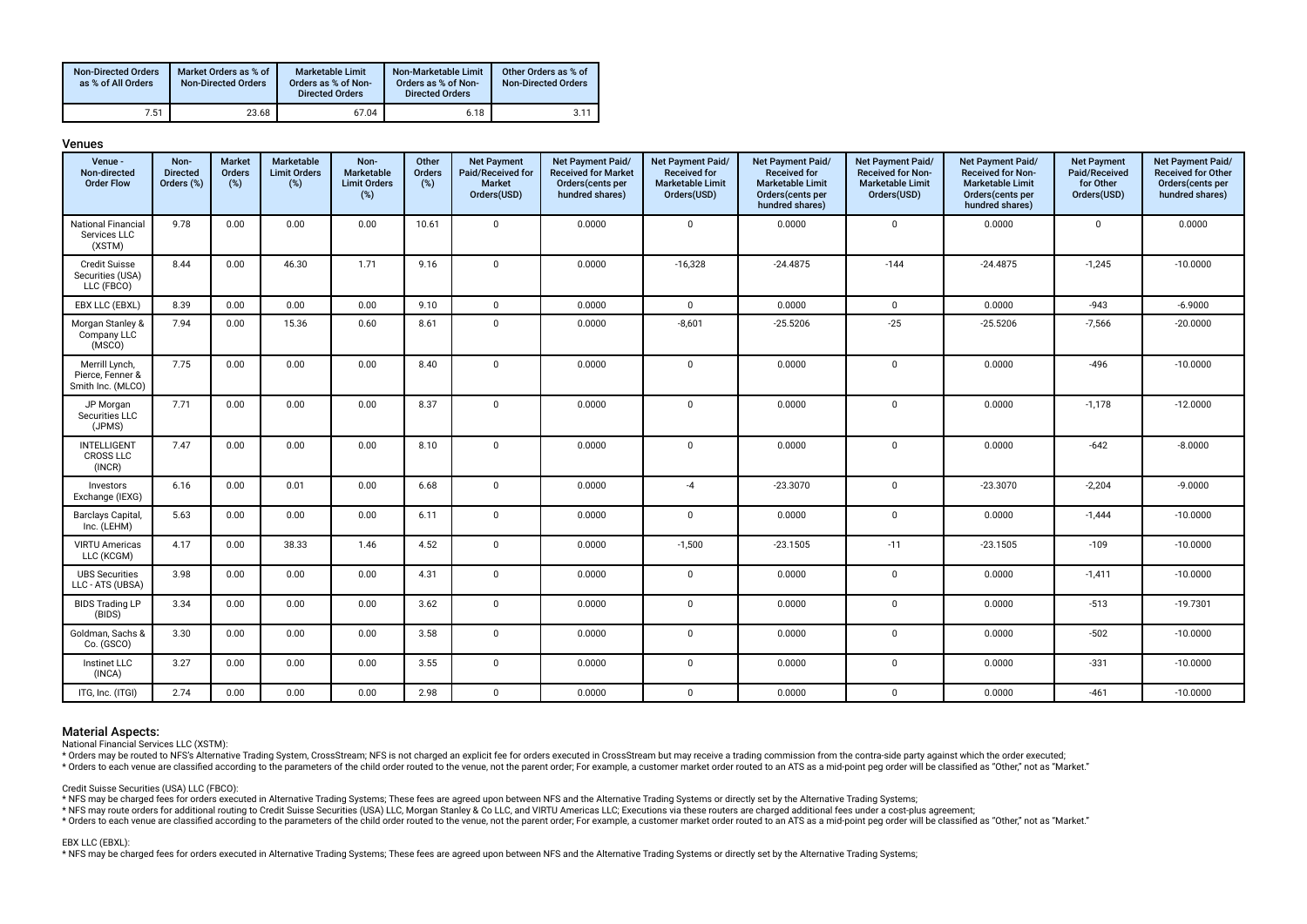#### \* Orders may be routed through EBX LLC in which NFS or its affliates have an interest;

\* Orders to each venue are classified according to the parameters of the child order routed to the venue, not the parent order; For example, a customer market order routed to an ATS as a mid-point peq order will be classif

#### Morgan Stanley & Company LLC (MSCO):

\* NFS may be charged fees for orders executed in Alternative Trading Systems; These fees are agreed upon between NFS and the Alternative Trading Systems or directly set by the Alternative Trading Systems;

\* NFS may route orders for additional routing to Credit Suisse Securities (USA) LLC, Morgan Stanley & Co LLC, and VIRTU Americas LLC; Executions via these routers are charged additional fees under a cost-plus agreement;

\* Orders to each venue are classified according to the parameters of the child order routed to the venue, not the parent order. For example, a customer market order routed to an ATS as a mid-point peg order will be classif

#### Merrill Lynch, Pierce, Fenner & Smith Inc. (MLCO):

\* NFS may be charged fees for orders executed in Alternative Trading Systems; These fees are agreed upon between NFS and the Alternative Trading Systems or directly set by the Alternative Trading Systems;

\* Orders to each venue are classified according to the parameters of the child order routed to the venue, not the parent order; For example, a customer market order routed to an ATS as a mid-point peg order will be classif

## JP Morgan Securities LLC (JPMS):

\* NFS may be charged fees for orders executed in Alternative Trading Systems; These fees are agreed upon between NFS and the Alternative Trading Systems or directly set by the Alternative Trading Systems; \* Orders to each venue are classified according to the parameters of the child order routed to the venue, not the parent order; For example, a customer market order routed to an ATS as a mid-point peg order will be classif

#### INTELLIGENT CROSS LLC (INCR):

\* NFS may be charged fees for orders executed in Alternative Trading Systems; These fees are agreed upon between NFS and the Alternative Trading Systems or directly set by the Alternative Trading Systems; \* Orders to each venue are classified according to the parameters of the child order routed to the venue, not the parent order. For example, a customer market order routed to an ATS as a mid-point peg order will be classif

#### Investors Exchange (IEXG):

\* NFS pays fees to and receives rebates from exchanges for executions and routing: These rates are subject to non-negotiable prices set by exchange rules and may include tiers based on yolume thresholds: Visit exchange web \* Orders to each venue are classified according to the parameters of the child order routed to the venue, not the parent order; For example, a customer market order routed to an ATS as a mid-point peg order will be classif

#### Barclays Capital, Inc. (LEHM):

\* NFS may be charged fees for orders executed in Alternative Trading Systems; These fees are agreed upon between NFS and the Alternative Trading Systems or directly set by the Alternative Trading Systems; \* Orders to each venue are classified according to the parameters of the child order routed to the venue, not the parent order; For example, a customer market order routed to an ATS as a mid-point peq order will be classif

#### VIRTU Americas LLC (KCGM):

\* NFS may be charged fees for orders executed in Alternative Trading Systems; These fees are agreed upon between NFS and the Alternative Trading Systems or directly set by the Alternative Trading Systems;

\* NFS may route orders for additional routing to Credit Suisse Securities (USA) LLC, Morgan Stanley & Co LLC, and VIRTU Americas LLC; Executions via these routers are charged additional fees under a cost-plus agreement;

\* Orders to each venue are classified according to the parameters of the child order routed to the venue, not the parent order; For example, a customer market order routed to an ATS as a mid-point peg order will be classif

#### UBS Securities LLC - ATS (UBSA):

\* NFS may be charged fees for orders executed in Alternative Trading Systems; These fees are agreed upon between NFS and the Alternative Trading Systems or directly set by the Alternative Trading Systems;

\* Orders to each venue are classified according to the parameters of the child order routed to the venue, not the parent order; For example, a customer market order routed to an ATS as a mid-point peq order will be classif

#### BIDS Trading LP (BIDS):

\* NFS may be charged fees for orders executed in Alternative Trading Systems; These fees are agreed upon between NFS and the Alternative Trading Systems or directly set by the Alternative Trading Systems;

\* NFS is charged fees by BIDS Trading LP on a tiered price schedule based on volume thresholds;

\* Orders to each venue are classified according to the parameters of the child order routed to the venue, not the parent order; For example, a customer market order routed to an ATS as a mid-point peq order will be classif

#### Goldman, Sachs & Co. (GSCO):

\* NFS may be charged fees for orders executed in Alternative Trading Systems; These fees are agreed upon between NFS and the Alternative Trading Systems or directly set by the Alternative Trading Systems;

\* Orders to each venue are classified according to the parameters of the child order routed to the venue, not the parent order; For example, a customer market order routed to an ATS as a mid-point peq order will be classif

# Instinet LLC (INCA):

\* NFS may be charged fees for orders executed in Alternative Trading Systems; These fees are agreed upon between NFS and the Alternative Trading Systems or directly set by the Alternative Trading Systems;

\* Orders to each venue are classified according to the parameters of the child order routed to the venue, not the parent order; For example, a customer market order routed to an ATS as a mid-point peg order will be classif

#### ITG, Inc. (ITGI):

\* NFS may be charged fees for orders executed in Alternative Trading Systems; These fees are agreed upon between NFS and the Alternative Trading Systems or directly set by the Alternative Trading Systems; \* Orders to each venue are classified according to the parameters of the child order routed to the venue, not the parent order; For example, a customer market order routed to an ATS as a mid-point peg order will be classif

# May 2020

# **Options**

| <b>Non-Directed Orders</b><br>as % of All Orders | Market Orders as % of<br><b>Non-Directed Orders</b> | <b>Marketable Limit</b><br>Orders as % of Non-<br><b>Directed Orders</b> | Non-Marketable Limit<br>Orders as % of Non-<br><b>Directed Orders</b> | Other Orders as % of<br><b>Non-Directed Orders</b> |
|--------------------------------------------------|-----------------------------------------------------|--------------------------------------------------------------------------|-----------------------------------------------------------------------|----------------------------------------------------|
| 91.22                                            | $0.00\,$                                            | 0.00                                                                     | 0.00                                                                  | 100.00                                             |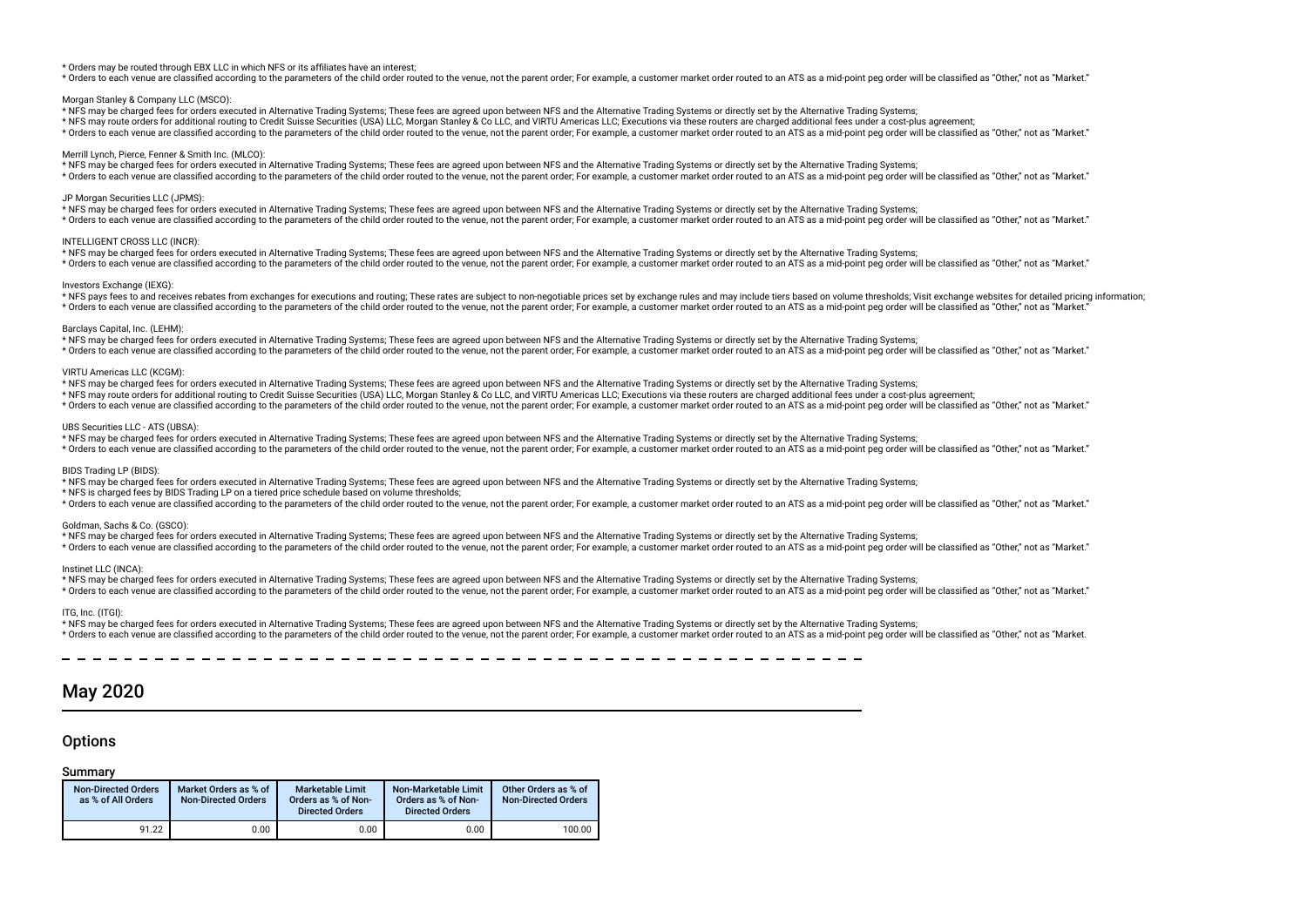# Venues

| Venue -<br>Non-directed<br><b>Order Flow</b>    | Non-<br><b>Directed</b><br>Orders (%) | <b>Market</b><br><b>Orders</b><br>$(\%)$ | Marketable<br><b>Limit Orders</b><br>(%) | Non-<br>Marketable<br><b>Limit Orders</b><br>(%) | Other<br><b>Orders</b><br>(%) | <b>Net Payment</b><br>Paid/Received for<br><b>Market</b><br>Orders(USD) | Net Payment Paid/<br><b>Received for Market</b><br>Orders (cents per<br>hundred shares) | Net Payment Paid/<br><b>Received for</b><br><b>Marketable Limit</b><br>Orders(USD) | Net Payment Paid/<br><b>Received for</b><br><b>Marketable Limit</b><br>Orders(cents per<br>hundred shares) | <b>Net Payment Paid/</b><br><b>Received for Non-</b><br><b>Marketable Limit</b><br>Orders(USD) | Net Payment Paid/<br><b>Received for Non-</b><br><b>Marketable Limit</b><br>Orders (cents per<br>hundred shares) | <b>Net Payment</b><br>Paid/Received for<br>Other<br>Orders(USD) | Net Payment Paid/<br><b>Received for Other</b><br>Orders (cents per<br>hundred shares) |
|-------------------------------------------------|---------------------------------------|------------------------------------------|------------------------------------------|--------------------------------------------------|-------------------------------|-------------------------------------------------------------------------|-----------------------------------------------------------------------------------------|------------------------------------------------------------------------------------|------------------------------------------------------------------------------------------------------------|------------------------------------------------------------------------------------------------|------------------------------------------------------------------------------------------------------------------|-----------------------------------------------------------------|----------------------------------------------------------------------------------------|
| <b>NYSE Arca</b><br>Options<br>(ARCA)           | 26.23                                 | 0.00                                     | 0.00                                     | 0.00                                             | 26.23                         |                                                                         | 0.0000                                                                                  |                                                                                    | 0.0000                                                                                                     | $\Omega$                                                                                       | 0.0000                                                                                                           | 3,503                                                           | 15.8750                                                                                |
| Cboe BZX<br>Options<br>Exchange, Inc.<br>(BATS) | 24.05                                 | 0.00                                     | 0.00                                     | 0.00                                             | 24.05                         | $\Omega$                                                                | 0.0000                                                                                  | $\Omega$                                                                           | 0.0000                                                                                                     | 0                                                                                              | 0.0000                                                                                                           | 3,105                                                           | 20.0220                                                                                |
| NASDAQ<br>Options<br>Market<br>(NSDQ)           | 23.77                                 | 0.00                                     | 0.00                                     | 0.00                                             | 23.77                         |                                                                         | 0.0000                                                                                  |                                                                                    | 0.0000                                                                                                     | $\Omega$                                                                                       | 0.0000                                                                                                           | 1,998                                                           | 13.0437                                                                                |
| Cboe Options<br>Exchange<br>(CBOE)              | 14.25                                 | 0.00                                     | 0.00                                     | 0.00                                             | 14.25                         | $\Omega$                                                                | 0.0000                                                                                  | ŋ                                                                                  | 0.0000                                                                                                     | $\Omega$                                                                                       | 0.0000                                                                                                           | $-2,123$                                                        | $-16.4574$                                                                             |
| Morgan<br>Stanley &<br>Company LLC<br>(MSCO)    | 11.60                                 | 0.00                                     | 0.00                                     | 0.00                                             | 11.60                         |                                                                         | 0.0000                                                                                  |                                                                                    | 0.0000                                                                                                     | $\Omega$                                                                                       | 0.0000                                                                                                           | $-2,734$                                                        | $-10.0000$                                                                             |

# Material Aspects:

NYSE Arca Options (ARCA):

\* NFS pays fees to and receives rebates from options exchanges; These fees and rebates are subject to non-negotiable prices set by exchange rules and may include tiers based on volume thresholds.

Cboe BZX Options Exchange, Inc. (BATS):<br>\* NFS pays fees to and receives rebates from options exchanges; These fees and rebates are subject to non-negotiable prices set by exchange rules and may include tiers based on volum

NASDAQ Options Market (NSDQ):

\* NFS pays fees to and receives rebates from options exchanges; These fees and rebates are subject to non-negotiable prices set by exchange rules and may include tiers based on volume thresholds.

Cboe Options Exchange (CBOE):<br>\* NFS pays fees to and receives rebates from options exchanges; These fees and rebates are subject to non-negotiable prices set by exchange rules and may include tiers based on volume threshol

Morgan Stanley & Company LLC (MSCO):

\* NFS may use broker Morgan Stanley & Co LLC for additional options routing; Executions via this router is charged additional fees under a cost-plus agreement

# June 2020

# S&P 500 Stocks

# Summary

| <b>Non-Directed Orders</b><br>as % of All Orders | Market Orders as % of<br><b>Non-Directed Orders</b> | <b>Marketable Limit</b><br>Orders as % of Non-<br><b>Directed Orders</b> | Non-Marketable Limit<br>Orders as % of Non-<br><b>Directed Orders</b> | Other Orders as % of<br><b>Non-Directed Orders</b> |
|--------------------------------------------------|-----------------------------------------------------|--------------------------------------------------------------------------|-----------------------------------------------------------------------|----------------------------------------------------|
| 9.07                                             | 46.20                                               | 49.76                                                                    | 3.94                                                                  | 0.10                                               |

| Venue -<br>Non-directed<br><b>Order Flow</b> | Non-<br><b>Directed</b><br>Orders (%) | <b>Market</b><br>Orders | Marketable<br><b>Limit Orders</b> | Non-<br><b>Marketable</b><br><b>Limit Orders</b> | Other<br><b>Orders</b> | Net Payment<br>Paid/Received for<br><b>Market</b><br>Orders(USD) | <b>Net Payment Paid/</b><br><b>Received for Market</b><br>Orders (cents per<br>hundred shares) | Net Payment Paid<br><b>Received for</b><br><b>Marketable Limit</b><br>Orders(USD) | <b>Net Payment Paid/</b><br><b>Received for</b><br><b>Marketable Limit</b><br>Orders (cents per<br>hundred shares) | <b>Net Payment Paid/</b><br><b>Received for Non-</b><br><b>Marketable Limit</b><br>Orders(USD) | Net Payment Paid/<br><b>Received for Non-</b><br><b>Marketable Limit</b><br>Orders(cents per<br>hundred shares) | Net Payment<br>Paid/Received<br>for Other<br>Orders(USD) | <b>Net Payment Paid/</b><br><b>Received for Other</b><br>Orders(cents per<br>hundred shares) |
|----------------------------------------------|---------------------------------------|-------------------------|-----------------------------------|--------------------------------------------------|------------------------|------------------------------------------------------------------|------------------------------------------------------------------------------------------------|-----------------------------------------------------------------------------------|--------------------------------------------------------------------------------------------------------------------|------------------------------------------------------------------------------------------------|-----------------------------------------------------------------------------------------------------------------|----------------------------------------------------------|----------------------------------------------------------------------------------------------|
|----------------------------------------------|---------------------------------------|-------------------------|-----------------------------------|--------------------------------------------------|------------------------|------------------------------------------------------------------|------------------------------------------------------------------------------------------------|-----------------------------------------------------------------------------------|--------------------------------------------------------------------------------------------------------------------|------------------------------------------------------------------------------------------------|-----------------------------------------------------------------------------------------------------------------|----------------------------------------------------------|----------------------------------------------------------------------------------------------|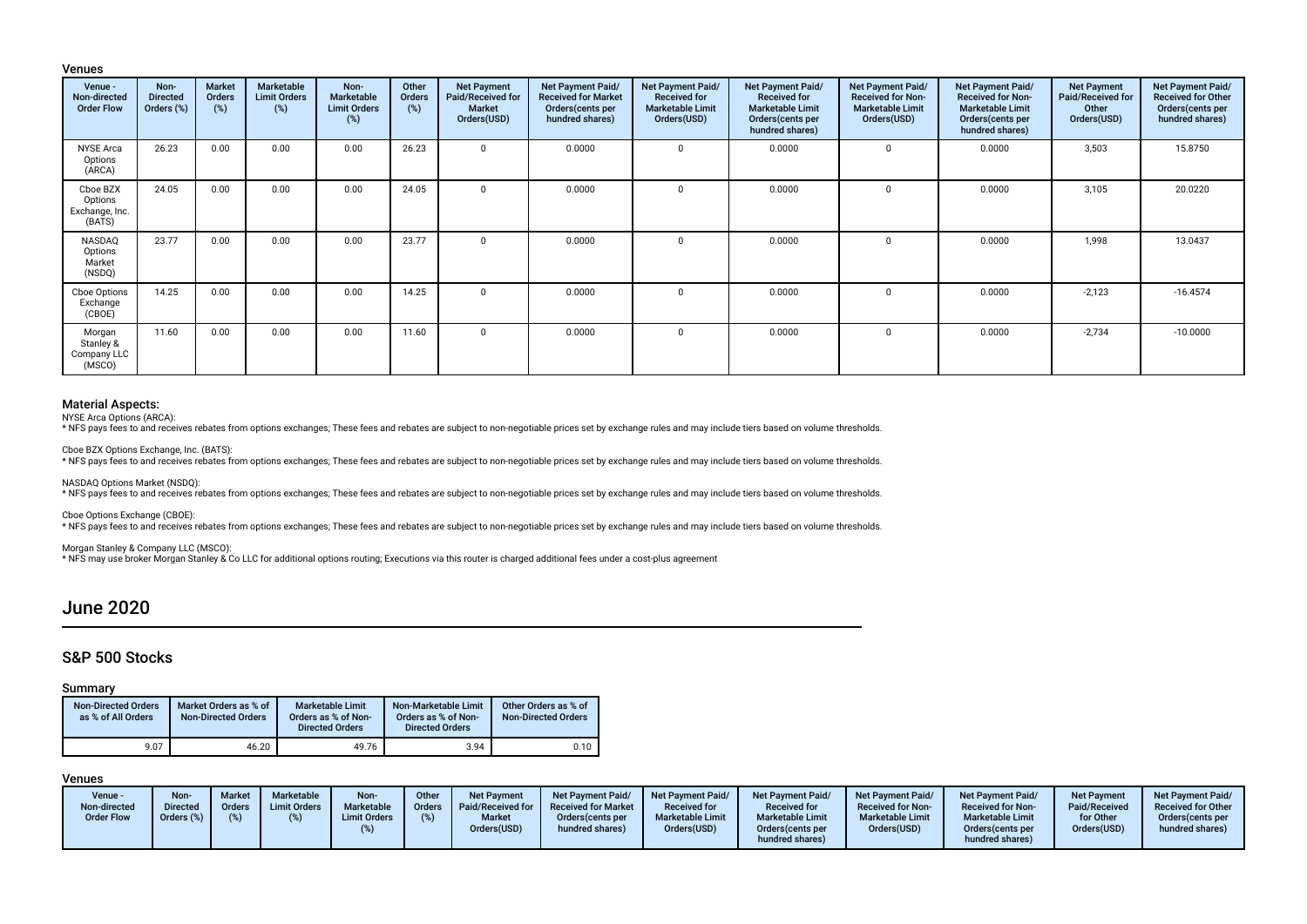| Venue -<br>Non-directed<br><b>Order Flow</b>            | Non-<br><b>Directed</b><br>Orders (%) | <b>Market</b><br><b>Orders</b><br>(%) | Marketable<br><b>Limit Orders</b><br>(%) | Non-<br><b>Marketable</b><br><b>Limit Orders</b><br>(%) | Other<br>Orders<br>$(\%)$ | <b>Net Payment</b><br>Paid/Received for<br><b>Market</b><br>Orders(USD) | <b>Net Payment Paid/</b><br><b>Received for Market</b><br>Orders(cents per<br>hundred shares) | <b>Net Payment Paid/</b><br><b>Received for</b><br><b>Marketable Limit</b><br>Orders(USD) | <b>Net Payment Paid/</b><br><b>Received for</b><br><b>Marketable Limit</b><br>Orders (cents per<br>hundred shares) | Net Payment Paid/<br>Received for Non-<br><b>Marketable Limit</b><br>Orders(USD) | Net Payment Paid/<br>Received for Non-<br><b>Marketable Limit</b><br>Orders (cents per<br>hundred shares) | <b>Net Payment</b><br>Paid/Received<br>for Other<br>Orders(USD) | Net Payment Paid/<br><b>Received for Other</b><br>Orders(cents per<br>hundred shares) |
|---------------------------------------------------------|---------------------------------------|---------------------------------------|------------------------------------------|---------------------------------------------------------|---------------------------|-------------------------------------------------------------------------|-----------------------------------------------------------------------------------------------|-------------------------------------------------------------------------------------------|--------------------------------------------------------------------------------------------------------------------|----------------------------------------------------------------------------------|-----------------------------------------------------------------------------------------------------------|-----------------------------------------------------------------|---------------------------------------------------------------------------------------|
| <b>National Financial</b><br>Services LLC<br>(XSTM)     | 10.27                                 | 0.00                                  | 0.00                                     | 0.00                                                    | 12.01                     | $\mathbf 0$                                                             | 0.0000                                                                                        | $\mathbf 0$                                                                               | 0.0000                                                                                                             | $\mathbf 0$                                                                      | 0.0000                                                                                                    | $\mathbf 0$                                                     | 0.0000                                                                                |
| Investors<br>Exchange (IEXG)                            | 7.79                                  | 0.00                                  | 0.00                                     | 0.00                                                    | 9.11                      | $\mathbf 0$                                                             | 0.0000                                                                                        | $-1$                                                                                      | $-24.7858$                                                                                                         | $\mathbf 0$                                                                      | $-24.7858$                                                                                                | $-1,629$                                                        | $-9.0000$                                                                             |
| EBX LLC (EBXL)                                          | 7.39                                  | 0.00                                  | 0.00                                     | 0.00                                                    | 8.64                      | $\mathbf 0$                                                             | 0.0000                                                                                        | $\mathbf 0$                                                                               | 0.0000                                                                                                             | $\mathbf 0$                                                                      | 0.0000                                                                                                    | $-365$                                                          | $-6.4700$                                                                             |
| <b>Credit Suisse</b><br>Securities (USA)<br>LLC (FBCO)  | 7.35                                  | 0.00                                  | 27.28                                    | 4.80                                                    | 8.59                      | $\mathsf 0$                                                             | 0.0000                                                                                        | $-16,909$                                                                                 | $-24.1635$                                                                                                         | $-89$                                                                            | $-24.1635$                                                                                                | $-703$                                                          | $-10.0000$                                                                            |
| Merrill Lynch,<br>Pierce, Fenner &<br>Smith Inc. (MLCO) | 6.73                                  | 0.00                                  | 0.00                                     | 0.00                                                    | 7.87                      | $\mathbf 0$                                                             | 0.0000                                                                                        | $\Omega$                                                                                  | 0.0000                                                                                                             | $\mathbf 0$                                                                      | 0.0000                                                                                                    | $-161$                                                          | $-10.0000$                                                                            |
| Morgan Stanley &<br>Company LLC<br>(MSCO)               | 6.62                                  | 0.00                                  | 8.54                                     | 1.56                                                    | 7.74                      | 0                                                                       | 0.0000                                                                                        | $-5,179$                                                                                  | $-25.0438$                                                                                                         | -8                                                                               | $-25.0438$                                                                                                | $-3,433$                                                        | $-20.0000$                                                                            |
| <b>UBS Securities</b><br>LLC - ATS (UBSA)               | 6.11                                  | 0.00                                  | 0.00                                     | 0.00                                                    | 7.14                      | $\mathsf{O}$                                                            | 0.0000                                                                                        | $\mathbf 0$                                                                               | 0.0000                                                                                                             | $\mathbf 0$                                                                      | 0.0000                                                                                                    | $-1,202$                                                        | $-10.0000$                                                                            |
| INTELLIGENT<br><b>CROSS LLC</b><br>(INCR)               | 5.92                                  | 0.00                                  | 0.00                                     | 0.00                                                    | 6.91                      | $\mathbf 0$                                                             | 0.0000                                                                                        | $\mathbf 0$                                                                               | 0.0000                                                                                                             | $\mathbf 0$                                                                      | 0.0000                                                                                                    | $-376$                                                          | $-8.0000$                                                                             |
| JP Morgan<br>Securities LLC<br>(JPMS)                   | 5.89                                  | 0.00                                  | 0.00                                     | 0.00                                                    | 6.89                      | $\mathsf 0$                                                             | 0.0000                                                                                        | $\mathbf 0$                                                                               | 0.0000                                                                                                             | $\mathbf 0$                                                                      | 0.0000                                                                                                    | $-608$                                                          | $-12.0000$                                                                            |
| <b>Citadel Securities</b><br>LLC (CDRG)                 | 4.76                                  | 54.57                                 | 0.04                                     | 0.05                                                    | 0.00                      | $\mathbf 0$                                                             | 0.0000                                                                                        | $\mathbf 0$                                                                               | 0.0000                                                                                                             | $\mathbf 0$                                                                      | 0.0000                                                                                                    | $\mathbf 0$                                                     | 0.0000                                                                                |
| Barclays Capital,<br>Inc. (LEHM)                        | 4.73                                  | 0.00                                  | 0.00                                     | 0.00                                                    | 5.53                      | $\mathsf 0$                                                             | 0.0000                                                                                        | $\mathbf 0$                                                                               | 0.0000                                                                                                             | $\mathbf 0$                                                                      | 0.0000                                                                                                    | $-552$                                                          | $-10.0000$                                                                            |
| <b>VIRTU Americas</b><br>LLC (KCGM)                     | 4.24                                  | 0.00                                  | 20.55                                    | 3.72                                                    | 4.96                      | $\mathbf 0$                                                             | 0.0000                                                                                        | $-489$                                                                                    | $-22.4181$                                                                                                         | $-4$                                                                             | $-22.4181$                                                                                                | $-23$                                                           | $-10.0000$                                                                            |
| <b>VIRTU Americas</b><br>LLC (NITE)                     | 3.14                                  | 32.97                                 | 4.66                                     | 3.56                                                    | 0.00                      | $\mathbf 0$                                                             | 0.0000                                                                                        | $\mathbf 0$                                                                               | 0.0000                                                                                                             | $\mathbf 0$                                                                      | 0.0000                                                                                                    | $\mathbf 0$                                                     | 0.0000                                                                                |
| Goldman, Sachs &<br>Co. (GSCO)                          | 2.84                                  | 0.00                                  | 0.00                                     | 0.00                                                    | 3.32                      | $\mathbf 0$                                                             | 0.0000                                                                                        | $\mathbf 0$                                                                               | 0.0000                                                                                                             | $\mathbf 0$                                                                      | 0.0000                                                                                                    | $-507$                                                          | $-10.0000$                                                                            |
| <b>BIDS Trading LP</b><br>(BIDS)                        | 2.63                                  | 0.00                                  | 0.00                                     | 0.00                                                    | 3.08                      | $\mathbf 0$                                                             | 0.0000                                                                                        | $\mathbf 0$                                                                               | 0.0000                                                                                                             | $\mathbf 0$                                                                      | 0.0000                                                                                                    | $-393$                                                          | $-18.0453$                                                                            |
| Instinet LLC<br>(INCA)                                  | 2.44                                  | 0.00                                  | 0.00                                     | 0.00                                                    | 2.86                      | $\mathbf 0$                                                             | 0.0000                                                                                        | $\mathbf 0$                                                                               | 0.0000                                                                                                             | $\mathbf 0$                                                                      | 0.0000                                                                                                    | $-56$                                                           | $-10.0000$                                                                            |
| ITG, Inc. (ITGI)                                        | 2.23                                  | 0.00                                  | 0.00                                     | 0.00                                                    | 2.61                      | $\mathbf 0$                                                             | 0.0000                                                                                        | $\mathbf 0$                                                                               | 0.0000                                                                                                             | $\mathbf 0$                                                                      | 0.0000                                                                                                    | $-92$                                                           | $-10.0000$                                                                            |

National Financial Services LLC (XSTM):

\* Orders may be routed to NFS's Alternative Trading System, CrossStream; NFS is not charged an explicit fee for orders executed in CrossStream but may receive a trading commission from the contra-side party against which t

#### Investors Exchange (IEXG):

\* NFS pays fees to and receives rebates from exchanges for executions and routing; These rates are subject to non-negotiable prices set by exchange rules and may include tiers based on volume thresholds; Visit exchange web \* Orders to each venue are classified according to the parameters of the child order routed to the venue, not the parent order; For example, a customer market order routed to an ATS as a mid-point peg order will be classif

#### EBX LLC (EBXL):

\* NFS may be charged fees for orders executed in Alternative Trading Systems; These fees are agreed upon between NFS and the Alternative Trading Systems or directly set by the Alternative Trading Systems;

\* Orders may be routed through EBX LLC in which NFS or its affliates have an interest;

\* Orders to each venue are classified according to the parameters of the child order routed to the venue, not the parent order; For example, a customer market order routed to an ATS as a mid-point peg order will be classif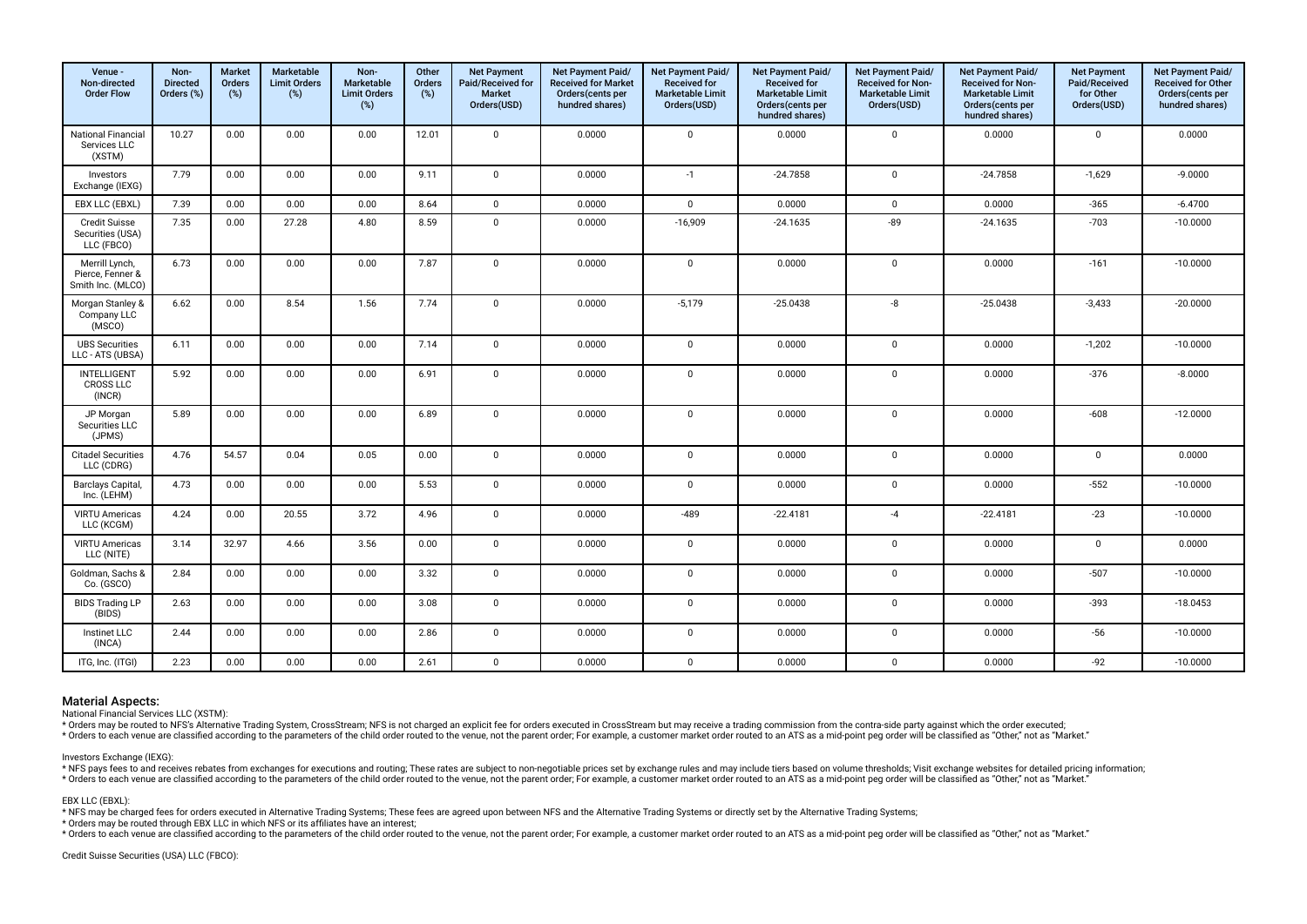#### \* NFS may be charged fees for orders executed in Alternative Trading Systems; These fees are agreed upon between NFS and the Alternative Trading Systems or directly set by the Alternative Trading Systems;

\* NFS may route orders for additional routing to Credit Suisse Securities (USA) LLC, Morgan Stanley & Co LLC, and VIRTU Americas LLC; Executions via these routers are charged additional fees under a cost-plus agreement;

\* Orders to each venue are classified according to the parameters of the child order routed to the venue, not the parent order. For example, a customer market order routed to an ATS as a mid-point peg order will be classif

### Merrill Lynch, Pierce, Fenner & Smith Inc. (MLCO):

\* NFS may be charged fees for orders executed in Alternative Trading Systems; These fees are agreed upon between NFS and the Alternative Trading Systems or directly set by the Alternative Trading Systems; \* Orders to each venue are classified according to the parameters of the child order routed to the venue, not the parent order. For example, a customer market order routed to an ATS as a mid-point peg order will be classif

#### Morgan Stanley & Company LLC (MSCO):

\* NFS may be charged fees for orders executed in Alternative Trading Systems; These fees are agreed upon between NFS and the Alternative Trading Systems or directly set by the Alternative Trading Systems;

\* NFS may route orders for additional routing to Credit Suisse Securities (USA) LLC, Morgan Stanley & Co LLC, and VIRTU Americas LLC; Executions via these routers are charged additional fees under a cost-plus agreement;

\* Orders to each venue are classified according to the parameters of the child order routed to the venue, not the parent order; For example, a customer market order routed to an ATS as a mid-point peg order will be classif

#### UBS Securities LLC - ATS (UBSA):

\* NFS may be charged fees for orders executed in Alternative Trading Systems; These fees are agreed upon between NFS and the Alternative Trading Systems or directly set by the Alternative Trading Systems; \* Orders to each venue are classified according to the parameters of the child order routed to the venue, not the parent order. For example, a customer market order routed to an ATS as a mid-point peg order will be classif

#### INTELLIGENT CROSS LLC (INCR):

\* NFS may be charged fees for orders executed in Alternative Trading Systems; These fees are agreed upon between NFS and the Alternative Trading Systems or directly set by the Alternative Trading Systems;

\* Orders to each venue are classified according to the parameters of the child order routed to the venue, not the parent order. For example, a customer market order routed to an ATS as a mid-point peg order will be classif

#### JP Morgan Securities LLC (JPMS):

\* NFS may be charged fees for orders executed in Alternative Trading Systems; These fees are agreed upon between NFS and the Alternative Trading Systems or directly set by the Alternative Trading Systems; \* Orders to each venue are classified according to the parameters of the child order routed to the yenue not the narent order. For example a customer market order routed to an ATS as a mid-point neg order will be classifie

#### Citadel Securities LLC (CDRG):

\* NFS may route orders for additional routing to Citadel Securities LLC(CDRG), Credit Suisse Securities (USA) LLC, Morgan Stanley & Co LLC, and VIRTU Americas LLC; Executions via these routers are charged additional fees u \* Orders to each venue are classified according to the parameters of the child order routed to the venue, not the parent order; For example, a customer market order routed to an ATS as a mid-point peq order will be classif

#### Barclays Capital, Inc. (LEHM):

\* NFS may be charged fees for orders executed in Alternative Trading Systems; These fees are agreed upon between NFS and the Alternative Trading Systems or directly set by the Alternative Trading Systems; \* Orders to each venue are classified according to the parameters of the child order routed to the venue, not the parent order; For example, a customer market order routed to an ATS as a mid-point peg order will be classif

#### VIRTU Americas LLC (KCGM):

\* NFS may be charged fees for orders executed in Alternative Trading Systems; These fees are agreed upon between NFS and the Alternative Trading Systems or directly set by the Alternative Trading Systems;

\* NFS may route orders for additional routing to Credit Suisse Securities (USA) LLC, Morgan Stanley & Co LLC, and VIRTU Americas LLC; Executions via these routers are charged additional fees under a cost-plus agreement;

\* Orders to each venue are classified according to the parameters of the child order routed to the yenue not the parent order. For example a customer market order routed to an ATS as a mid-point peq order will be classifie

#### VIRTU Americas LLC (NITE):

\* Orders to each venue are classified according to the parameters of the child order routed to the venue, not the parent order; For example, a customer market order routed to an ATS as a mid-point peg order will be classif

#### Goldman, Sachs & Co. (GSCO):

\* NFS may be charged fees for orders executed in Alternative Trading Systems; These fees are agreed upon between NFS and the Alternative Trading Systems or directly set by the Alternative Trading Systems;

\* Orders to each venue are classified according to the parameters of the child order routed to the venue, not the parent order; For example, a customer market order routed to an ATS as a mid-point peg order will be classif

#### BIDS Trading LP (BIDS):

\* NFS may be charged fees for orders executed in Alternative Trading Systems; These fees are agreed upon between NFS and the Alternative Trading Systems or directly set by the Alternative Trading Systems;

\* NFS is charged fees by BIDS Trading LP on a tiered price schedule based on volume thresholds;

\* Orders to each venue are classified according to the parameters of the child order routed to the venue, not the parent order; For example, a customer market order routed to an ATS as a mid-point peq order will be classif

#### Instinet LLC (INCA):

\* NFS may be charged fees for orders executed in Alternative Trading Systems; These fees are agreed upon between NFS and the Alternative Trading Systems or directly set by the Alternative Trading Systems; \* Orders to each venue are classified according to the parameters of the child order routed to the venue, not the parent order; For example, a customer market order routed to an ATS as a mid-point peq order will be classif

#### ITG, Inc. (ITGI):

\* NFS may be charged fees for orders executed in Alternative Trading Systems; These fees are agreed upon between NFS and the Alternative Trading Systems or directly set by the Alternative Trading Systems; \* Orders to each venue are classified according to the parameters of the child order routed to the venue, not the parent order. For example, a customer market order routed to an ATS as a mid-point peg order will be classif

# June 2020

# Non-S&P 500 Stocks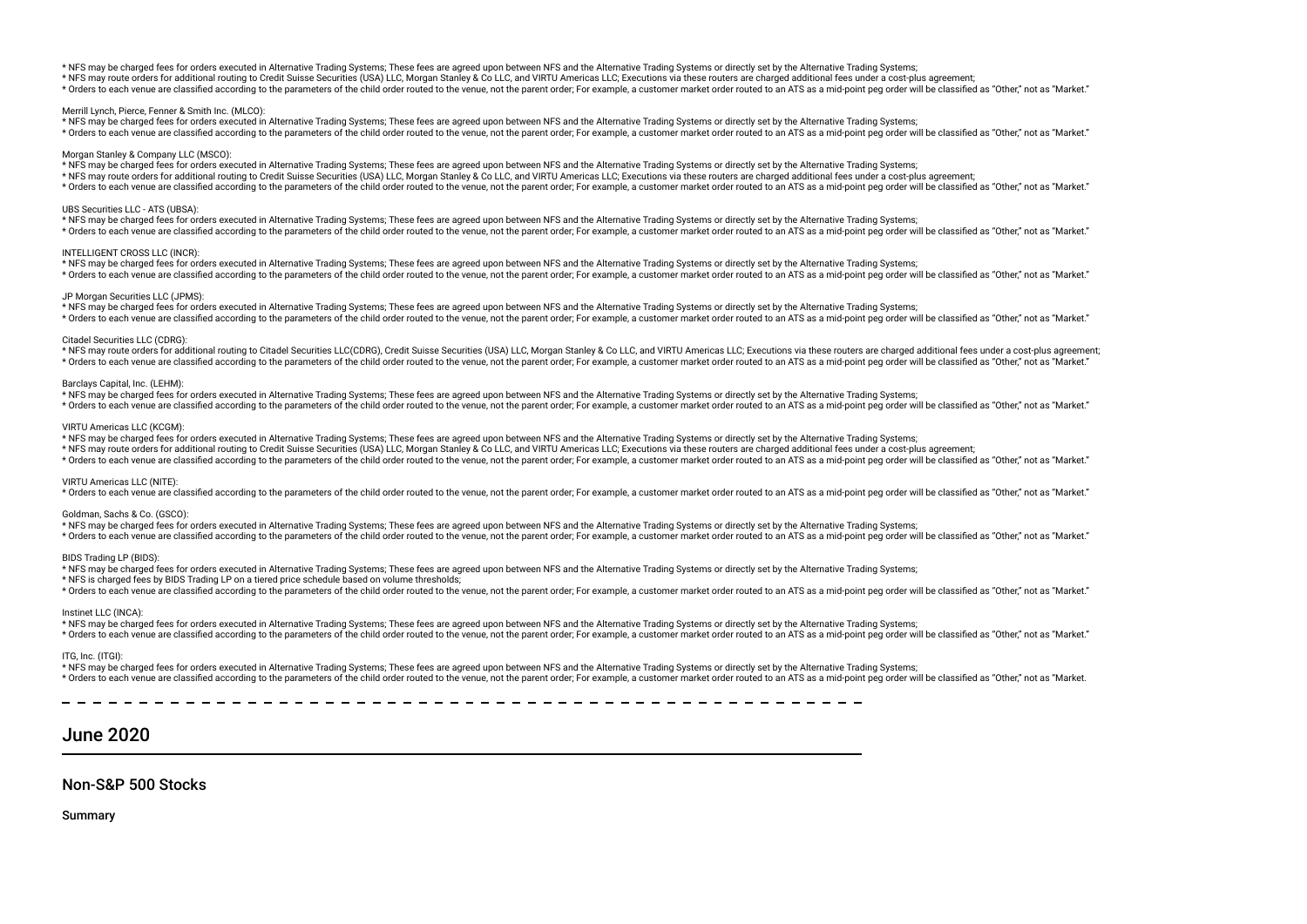| <b>Non-Directed Orders</b><br>as % of All Orders | Market Orders as % of<br><b>Non-Directed Orders</b> | Marketable Limit<br>Orders as % of Non-<br><b>Directed Orders</b> | Non-Marketable Limit<br>Orders as % of Non-<br><b>Directed Orders</b> | Other Orders as % of<br><b>Non-Directed Orders</b> |
|--------------------------------------------------|-----------------------------------------------------|-------------------------------------------------------------------|-----------------------------------------------------------------------|----------------------------------------------------|
| 7.49                                             | 22.63                                               | 68.68                                                             | 8.00                                                                  | 0.69                                               |

| Venue -<br>Non-directed<br><b>Order Flow</b>            | Non-<br><b>Directed</b><br>Orders (%) | <b>Market</b><br><b>Orders</b><br>(%) | <b>Marketable</b><br><b>Limit Orders</b><br>(%) | Non-<br>Marketable<br><b>Limit Orders</b><br>(%) | Other<br><b>Orders</b><br>(%) | <b>Net Payment</b><br>Paid/Received for<br><b>Market</b><br>Orders(USD) | Net Payment Paid/<br><b>Received for Market</b><br>Orders(cents per<br>hundred shares) | Net Payment Paid/<br><b>Received for</b><br><b>Marketable Limit</b><br>Orders(USD) | Net Payment Paid/<br><b>Received for</b><br><b>Marketable Limit</b><br>Orders(cents per<br>hundred shares) | Net Payment Paid/<br><b>Received for Non-</b><br><b>Marketable Limit</b><br>Orders(USD) | Net Payment Paid/<br><b>Received for Non-</b><br><b>Marketable Limit</b><br>Orders(cents per<br>hundred shares) | <b>Net Payment</b><br>Paid/Received<br>for Other<br>Orders(USD) | Net Payment Paid/<br><b>Received for Other</b><br>Orders(cents per<br>hundred shares) |
|---------------------------------------------------------|---------------------------------------|---------------------------------------|-------------------------------------------------|--------------------------------------------------|-------------------------------|-------------------------------------------------------------------------|----------------------------------------------------------------------------------------|------------------------------------------------------------------------------------|------------------------------------------------------------------------------------------------------------|-----------------------------------------------------------------------------------------|-----------------------------------------------------------------------------------------------------------------|-----------------------------------------------------------------|---------------------------------------------------------------------------------------|
| <b>National Financial</b><br>Services LLC<br>(XSTM)     | 9.97                                  | 0.00                                  | 0.00                                            | 0.00                                             | 10.65                         | $\mathbf{0}$                                                            | 0.0000                                                                                 | $\mathbf 0$                                                                        | 0.0000                                                                                                     | $\mathbf 0$                                                                             | 0.0000                                                                                                          | $\mathbf 0$                                                     | 0.0000                                                                                |
| <b>Credit Suisse</b><br>Securities (USA)<br>LLC (FBCO)  | 8.39                                  | 0.00                                  | 16.61                                           | 2.28                                             | 8.97                          | $\mathbf 0$                                                             | 0.0000                                                                                 | $-20,899$                                                                          | $-24.1635$                                                                                                 | $-181$                                                                                  | $-24.1635$                                                                                                      | $-1,218$                                                        | $-10.0000$                                                                            |
| EBX LLC (EBXL)                                          | 8.14                                  | 0.00                                  | 0.00                                            | 0.00                                             | 8.70                          | $\mathbf 0$                                                             | 0.0000                                                                                 | $\mathbf 0$                                                                        | 0.0000                                                                                                     | $\mathbf{0}$                                                                            | 0.0000                                                                                                          | $-365$                                                          | $-6.4700$                                                                             |
| Morgan Stanley &<br>Company LLC<br>(MSCO)               | 8.04                                  | 0.00                                  | 6.08                                            | 0.85                                             | 8.59                          | $\mathbf{0}$                                                            | 0.0000                                                                                 | $-8,085$                                                                           | $-25.0438$                                                                                                 | -8                                                                                      | $-25.0438$                                                                                                      | $-5,631$                                                        | $-20.0000$                                                                            |
| Merrill Lynch,<br>Pierce, Fenner &<br>Smith Inc. (MLCO) | 7.55                                  | 0.00                                  | 0.00                                            | 0.00                                             | 8.07                          | $\mathbf{0}$                                                            | 0.0000                                                                                 | $\mathsf 0$                                                                        | 0.0000                                                                                                     | $\mathbf 0$                                                                             | 0.0000                                                                                                          | $-408$                                                          | $-10.0000$                                                                            |
| <b>INTELLIGENT</b><br><b>CROSS LLC</b><br>(INCR)        | 7.36                                  | 0.00                                  | 0.00                                            | 0.00                                             | 7.86                          | $\mathbf{0}$                                                            | 0.0000                                                                                 | $\mathbf 0$                                                                        | 0.0000                                                                                                     | $\mathbf 0$                                                                             | 0.0000                                                                                                          | $-762$                                                          | $-8.0000$                                                                             |
| JP Morgan<br>Securities LLC<br>(JPMS)                   | 7.32                                  | 0.00                                  | 0.00                                            | 0.00                                             | 7.82                          | $\mathbf{0}$                                                            | 0.0000                                                                                 | $\mathbf 0$                                                                        | 0.0000                                                                                                     | $\mathbf 0$                                                                             | 0.0000                                                                                                          | $-1,200$                                                        | $-12.0000$                                                                            |
| <b>UBS Securities</b><br>LLC - ATS (UBSA)               | 6.94                                  | 0.00                                  | 0.00                                            | 0.00                                             | 7.41                          | $\mathbf 0$                                                             | 0.0000                                                                                 | $\mathsf 0$                                                                        | 0.0000                                                                                                     | $\mathbf 0$                                                                             | 0.0000                                                                                                          | $-2,278$                                                        | $-10.0000$                                                                            |
| Barclays Capital,<br>Inc. (LEHM)                        | 6.29                                  | 0.00                                  | 0.00                                            | 0.00                                             | 6.72                          | $\mathbf 0$                                                             | 0.0000                                                                                 | $\mathsf 0$                                                                        | 0.0000                                                                                                     | $\mathbf 0$                                                                             | 0.0000                                                                                                          | $-1,506$                                                        | $-10.0000$                                                                            |
| Investors<br>Exchange (IEXG)                            | 5.98                                  | 0.00                                  | 0.02                                            | 0.01                                             | 6.39                          | $\mathbf{0}$                                                            | 0.0000                                                                                 | $-38$                                                                              | $-24.7858$                                                                                                 | $\mathbf 0$                                                                             | $-24.7858$                                                                                                      | $-2,111$                                                        | $-9.0000$                                                                             |
| <b>VIRTU Americas</b><br>LLC (KCGM)                     | 3.85                                  | 0.00                                  | 14.79                                           | 2.12                                             | 4.11                          | $\mathbf 0$                                                             | 0.0000                                                                                 | $-882$                                                                             | $-22.4181$                                                                                                 | -9                                                                                      | $-22.4181$                                                                                                      | $-75$                                                           | $-10.0000$                                                                            |
| Goldman, Sachs &<br>Co. (GSCO)                          | 3.03                                  | 0.00                                  | 0.00                                            | 0.00                                             | 3.24                          | $\mathbf 0$                                                             | 0.0000                                                                                 | $\mathsf 0$                                                                        | 0.0000                                                                                                     | $\mathbf 0$                                                                             | 0.0000                                                                                                          | $-873$                                                          | $-10.0000$                                                                            |
| <b>BIDS Trading LP</b><br>(BIDS)                        | 2.97                                  | 0.00                                  | 0.00                                            | 0.00                                             | 3.17                          | $\mathbf{0}$                                                            | 0.0000                                                                                 | $\mathbf 0$                                                                        | 0.0000                                                                                                     | $\mathbf 0$                                                                             | 0.0000                                                                                                          | $-339$                                                          | $-18.0453$                                                                            |
| Instinet LLC<br>(INCA)                                  | 2.88                                  | 0.00                                  | 0.00                                            | 0.00                                             | 3.08                          | $\mathbf{0}$                                                            | 0.0000                                                                                 | $\mathbf 0$                                                                        | 0.0000                                                                                                     | $\mathbf 0$                                                                             | 0.0000                                                                                                          | $-121$                                                          | $-10.0000$                                                                            |
| ITG, Inc. (ITGI)                                        | 2.56                                  | 0.00                                  | 0.00                                            | 0.00                                             | 2.75                          | $\mathbf 0$                                                             | 0.0000                                                                                 | $\mathbf 0$                                                                        | 0.0000                                                                                                     | $\mathbf 0$                                                                             | 0.0000                                                                                                          | $-206$                                                          | $-10.0000$                                                                            |

# Venues

# Material Aspects:

National Financial Services LLC (XSTM):

\* Orders may be routed to NFS's Alternative Trading System, CrossStream; NFS is not charged an explicit fee for orders executed in CrossStream but may receive a trading commission from the contra-side party against which t

\* Orders to each venue are classified according to the parameters of the child order routed to the venue, not the parent order; For example, a customer market order routed to an ATS as a mid-point peg order will be classif

Credit Suisse Securities (USA) LLC (FBCO):

\* NFS may be charged fees for orders executed in Alternative Trading Systems; These fees are agreed upon between NFS and the Alternative Trading Systems or directly set by the Alternative Trading Systems;

\* NFS may route orders for additional routing to Credit Suisse Securities (USA) LLC, Morgan Stanley & Co LLC, and VIRTU Americas LLC; Executions via these routers are charged additional fees under a cost-plus agreement;

to relation the cass of the condition of the parameters of the child order routed to the venue, not the parent order, For example, a customer market order routed to an ATS as a mid-point peg order will be classified as "Ot

#### EBX LLC (EBXL):

\* NFS may be charged fees for orders executed in Alternative Trading Systems; These fees are agreed upon between NFS and the Alternative Trading Systems or directly set by the Alternative Trading Systems;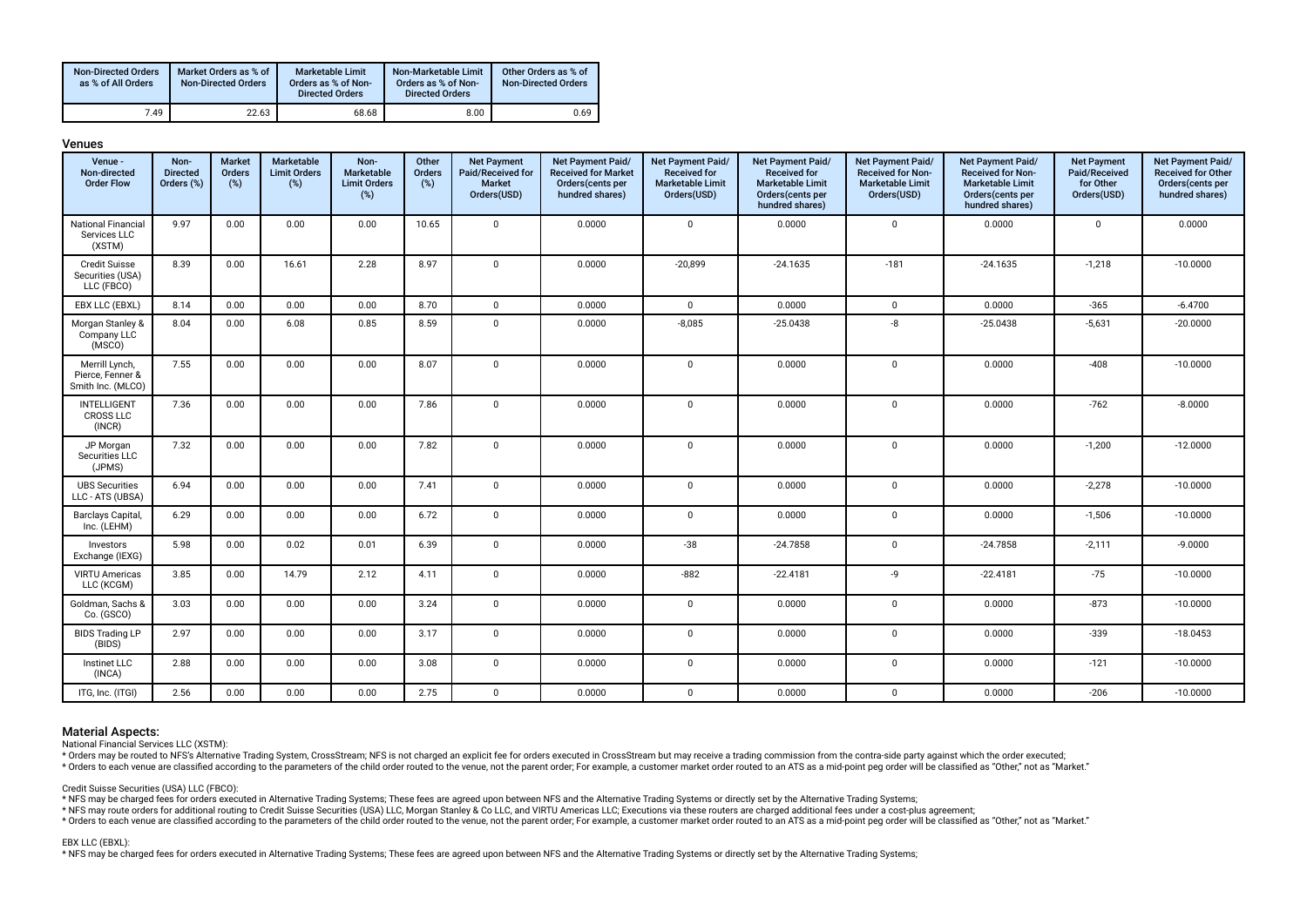#### \* Orders may be routed through EBX LLC in which NFS or its affliates have an interest;

\* Orders to each venue are classified according to the parameters of the child order routed to the venue, not the parent order. For example, a customer market order routed to an ATS as a mid-point peq order will be classif

#### Morgan Stanley & Company LLC (MSCO):

\* NFS may be charged fees for orders executed in Alternative Trading Systems; These fees are agreed upon between NFS and the Alternative Trading Systems or directly set by the Alternative Trading Systems;

\* NFS may route orders for additional routing to Credit Suisse Securities (USA) LLC, Morgan Stanley & Co LLC, and VIRTU Americas LLC; Executions via these routers are charged additional fees under a cost-plus agreement;

\* Orders to each venue are classified according to the parameters of the child order routed to the venue, not the parent order. For example, a customer market order routed to an ATS as a mid-point peg order will be classif

#### Merrill Lynch, Pierce, Fenner & Smith Inc. (MLCO):

\* NFS may be charged fees for orders executed in Alternative Trading Systems; These fees are agreed upon between NFS and the Alternative Trading Systems or directly set by the Alternative Trading Systems;

\* Orders to each venue are classified according to the parameters of the child order routed to the venue, not the parent order; For example, a customer market order routed to an ATS as a mid-point peg order will be classif

## INTELLIGENT CROSS LLC (INCR):

\* NFS may be charged fees for orders executed in Alternative Trading Systems; These fees are agreed upon between NFS and the Alternative Trading Systems or directly set by the Alternative Trading Systems; \* Orders to each venue are classified according to the parameters of the child order routed to the venue, not the parent order; For example, a customer market order routed to an ATS as a mid-point peg order will be classif

#### JP Morgan Securities LLC (JPMS):

\* NFS may be charged fees for orders executed in Alternative Trading Systems; These fees are agreed upon between NFS and the Alternative Trading Systems or directly set by the Alternative Trading Systems; \* Orders to each venue are classified according to the parameters of the child order routed to the venue, not the parent order. For example, a customer market order routed to an ATS as a mid-point peg order will be classif

#### UBS Securities LLC - ATS (UBSA):

\* NFS may be charged fees for orders executed in Alternative Trading Systems; These fees are agreed upon between NFS and the Alternative Trading Systems or directly set by the Alternative Trading Systems; \* Orders to each venue are classified according to the parameters of the child order routed to the venue, not the parent order. For example, a customer market order routed to an ATS as a mid-point peg order will be classif

#### Barclays Capital, Inc. (LEHM):

\* NFS may be charged fees for orders executed in Alternative Trading Systems; These fees are agreed upon between NFS and the Alternative Trading Systems or directly set by the Alternative Trading Systems;

\* Orders to each venue are classified according to the parameters of the child order routed to the venue, not the parent order; For example, a customer market order routed to an ATS as a mid-point peq order will be classif

### Investors Exchange (IEXG):

\* NFS pays fees to and receives rebates from exchanges for executions and routing; These rates are subject to non-negotiable prices set by exchange rules and may include tiers based on volume thresholds; Visit exchange web \* Orders to each venue are classified according to the parameters of the child order routed to the venue, not the parent order. For example, a customer market order routed to an ATS as a mid-point peo order will be classif

#### VIRTU Americas LLC (KCGM):

\* NFS may be charged fees for orders executed in Alternative Trading Systems; These fees are agreed upon between NFS and the Alternative Trading Systems or directly set by the Alternative Trading Systems;

\* NFS may route orders for additional routing to Credit Suisse Securities (USA) LLC, Morgan Stanley & Co LLC, and VIRTU Americas LLC; Executions via these routers are charged additional fees under a cost-plus agreement;

\* Orders to each venue are classified according to the parameters of the child order routed to the venue, not the parent order; For example, a customer market order routed to an ATS as a mid-point peq order will be classif

#### Goldman, Sachs & Co. (GSCO):

\* NFS may be charged fees for orders executed in Alternative Trading Systems; These fees are agreed upon between NFS and the Alternative Trading Systems or directly set by the Alternative Trading Systems;

\* Orders to each venue are classified according to the parameters of the child order routed to the venue, not the parent order; For example, a customer market order routed to an ATS as a mid-point peg order will be classif

## BIDS Trading LP (BIDS):

\* NFS may be charged fees for orders executed in Alternative Trading Systems; These fees are agreed upon between NFS and the Alternative Trading Systems or directly set by the Alternative Trading Systems;

\* NFS is charged fees by BIDS Trading LP on a tiered price schedule based on volume thresholds;

\* Orders to each venue are classified according to the parameters of the child order routed to the venue, not the parent order; For example, a customer market order routed to an ATS as a mid-point peq order will be classif

### Instinet LLC (INCA):

\* NFS may be charged fees for orders executed in Alternative Trading Systems; These fees are agreed upon between NFS and the Alternative Trading Systems or directly set by the Alternative Trading Systems;

\* Orders to each venue are classified according to the parameters of the child order routed to the venue, not the parent order; For example, a customer market order routed to an ATS as a mid-point peg order will be classif

#### ITG, Inc. (ITGI):

\* NFS may be charged fees for orders executed in Alternative Trading Systems; These fees are agreed upon between NFS and the Alternative Trading Systems or directly set by the Alternative Trading Systems; \* Orders to each venue are classified according to the parameters of the child order routed to the venue, not the parent order; For example, a customer market order routed to an ATS as a mid-point peg order will be classif

# June 2020

# **Options**

| <b>Non-Directed Orders</b><br>as % of All Orders | Market Orders as % of<br><b>Non-Directed Orders</b> | <b>Marketable Limit</b><br>Orders as % of Non-<br><b>Directed Orders</b> | Non-Marketable Limit<br>Orders as % of Non-<br><b>Directed Orders</b> | Other Orders as % of<br><b>Non-Directed Orders</b> |
|--------------------------------------------------|-----------------------------------------------------|--------------------------------------------------------------------------|-----------------------------------------------------------------------|----------------------------------------------------|
| 93.69                                            | 0.00                                                | 0.00                                                                     | 0.00                                                                  | 100.00                                             |